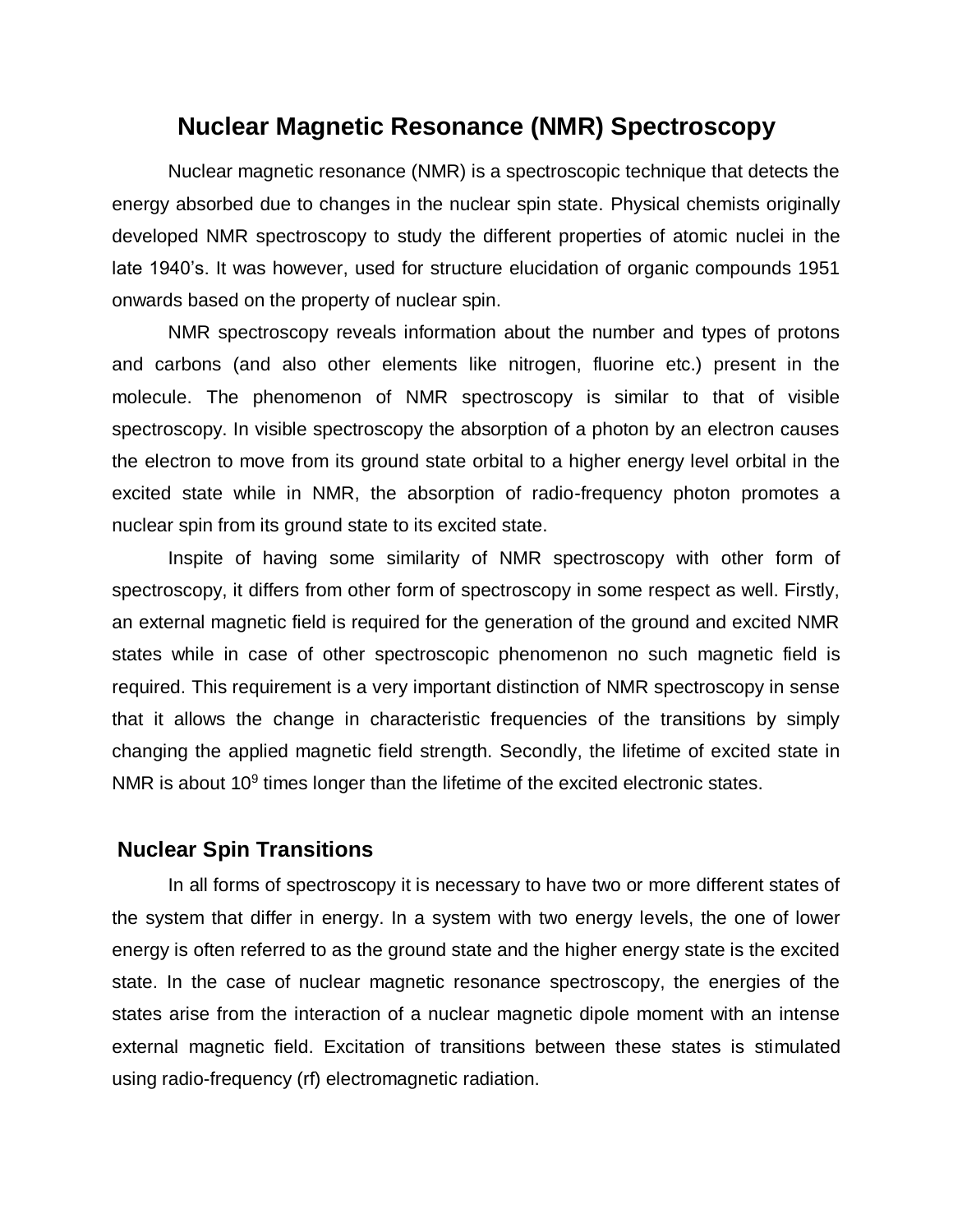Nucleus of hydrogen (proton) behaves as a tiny spinning magnet bar. It possesses both electric charge and mechanical spin. As any spinning charged body will generate a magnetic field, so the nucleus of hydrogen also generates it own magnetic field.

**In presence of an external magnetic field, protons respond to the influence of the external magnetic field and tend to align itself with that field.**

Proton adopts two orientations with respect to an external field:

Aligned with field or parallel (lower energy state),

Opposed to the field or anti-parallel (higher energy state).

The number of allowed orientations is given by (2*I* + 1), where I is spin quantum number of the nucleus.

In the absence of magnetic field, the two spin states are of equal energy or degenerate. When placed in an external magnetic field, a proton's spin, and the associated magnetic field can align either with or against the external field. The splitting of the spin states in presence of magnetic field is shown in **figure 4.1**.



Fig 4.1 The splitting of the spin states in presence of magnetic field

If a proton is precessing in the *aligned* orientation, It can absorb the energy and pass into the *opposed* orientation which subsequently losses the energy and relax back to aligned position. If we irradiate the precessing nuclei with a beam of rf energy of the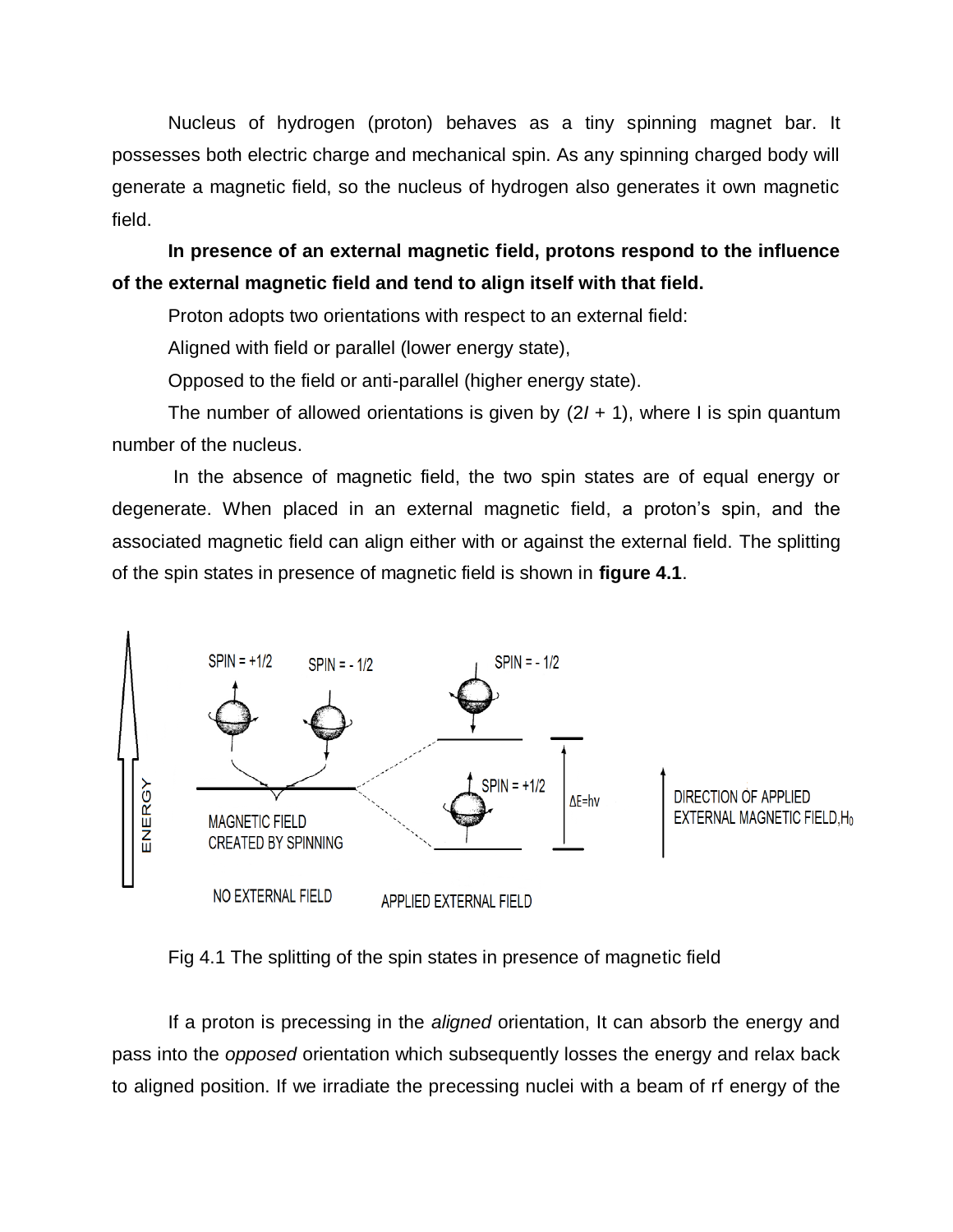correct frequency, the low energy nuclei may absorb energy and move to a higher energy state. The precessing nuclei will only absorb energy if the frequency of the Rf beam matches the precessional frequency; when this occurs, the nucleus and the Rf beam are said to be in *resonance*; hence the term *Nuclear Magnetic resonance.*

### **Theory**

When a magnetic field is applied, the nucleus (proton) begins to precess about its own axis of spin with angular frequency ω (which is sometimes called its **Larmor frequency)**. As the nucleus has a charge it behaves as a tiny spinning magnet bar and its precession generates an oscillating electric field of the same frequency. If

radiofrequency waves of this frequency are supplied to the precessing proton, the energy can be absorbed. That is, when the frequency of the supplied radiofrequency waves just matches the frequency of the electric field generated by the precessing nucleus, the two fields may couple and energy may be transferred from the supplied radiofrequency waves to the nucleus, thus causing a spin change. If a proton is precessing in the *aligned* orientation (lower energy state), it can absorb the energy and pass into the *opposed*



orientation (higher energy state) which subsequently losses the energy and relax back to aligned position. The emitted energy in this region produces an NMR signal.

This condition at which the frequency of the supplied radiofrequency waves just matches the frequency of the magnetic field generated by the precessing nucleus is called resonance, and the nucleus is said to be in resonance with the incoming electromagnetic wave.

### **Expression for precessional frequency**

Nuclear spin magnetic moment for simplest nucleus can be expressed as

 $\mu_N$  = nuclear angular momentum  $X$  g<sub>N</sub> e/  $2m_p$  ………. (4.1)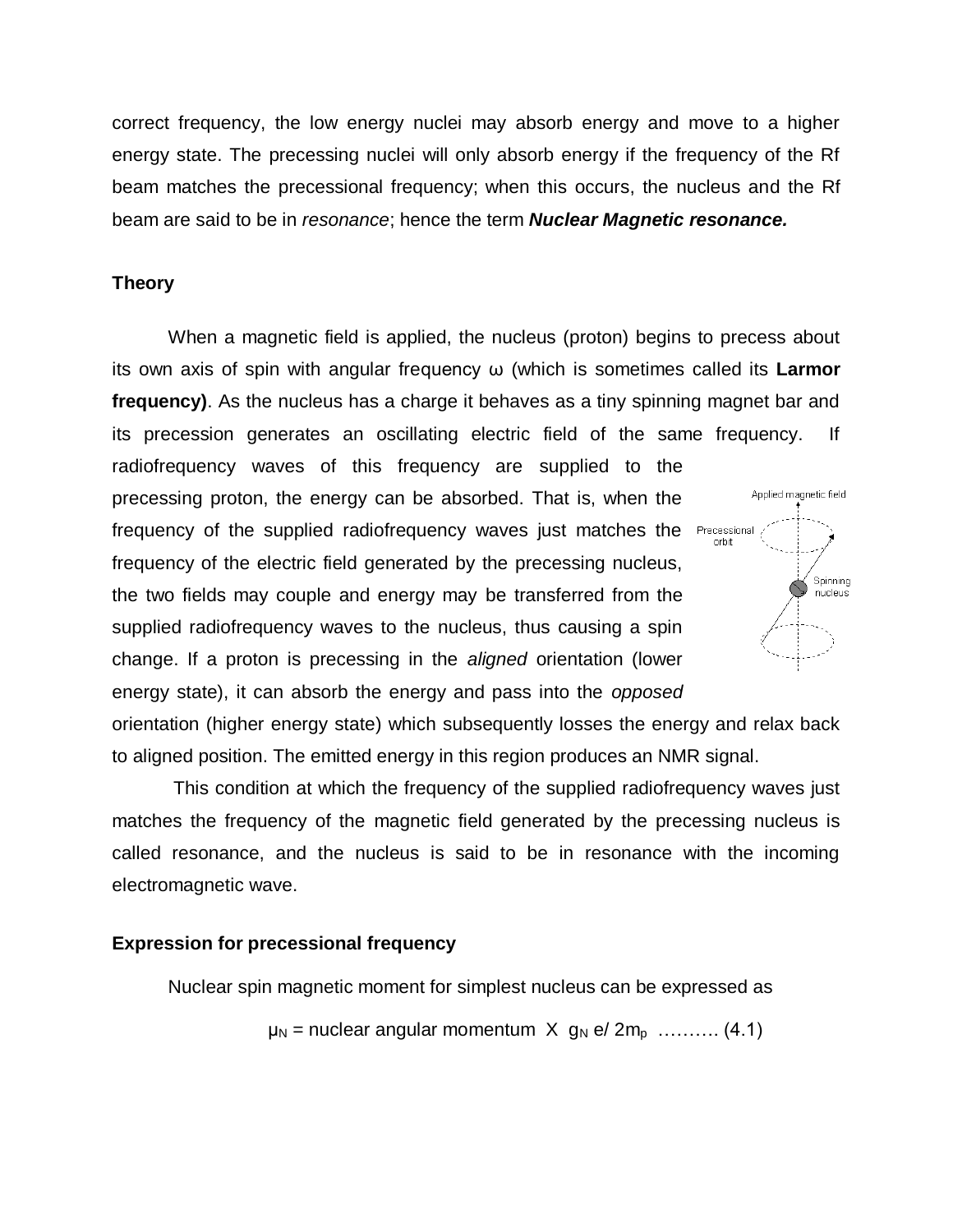Here  $g_N$  is the magnetogyric ratio for nuclear spin (also called nuclear g-factor) and  $m<sub>p</sub>$  is the mass of the proton. For protons the value of  $q<sub>N</sub>$  is **5.585**.

Again, the nuclear angular momentum can be given as  $[I (1 + 1)]^{1/2} h/2\pi$ .

Thus, equation (4.1) can be written as

μ<sup>N</sup> = [I ( I + 1 )]1/2 h/2π X g<sup>N</sup> e/ 2m<sup>p</sup> ………………………..(4.2)

If we put  $\beta_N = e h/4 \pi m_p$ 

where  $\beta_N$  is a constant, known as the nuclear magneton and for protons, its value in SI units is **5.051 X 10-27 JT-1** .

Equation (4.2) can be written as

$$
\mu_N = [l (l + 1)]^{1/2} g_N \beta_N
$$

The components of the nuclear magnetic moment in the direction of the field (zdirection) are given by

μml = g<sup>N</sup> β<sup>N</sup> m<sup>I</sup> …………………………………………… (4.3)

which will have (2I+1) orientations in space, ranging the values of  $m_1$  from  $-I - -0$  - - - -  $+1$ .

Here  $m<sub>l</sub>$  is spin quantum number.

If we consider that the nucleus is placed in a homogeneous external magnetic field of flux density  $B_0$ , then there will be an interaction between the nuclear magnetic moment and the applied field strength.

The potential energy V due to the interaction of the nucleus with the magnetic field  $(B<sub>0</sub>)$  is given as

 $V = -\mu_{m1} B_0 \dots \dots \dots \dots \dots \dots \dots \dots \dots \dots \dots \tag{4.4}$ 

Combining (4.3) and (4.4), we get

 $V = -g_N \beta_N m_1 B_0 \dots m_{N-1} m_1$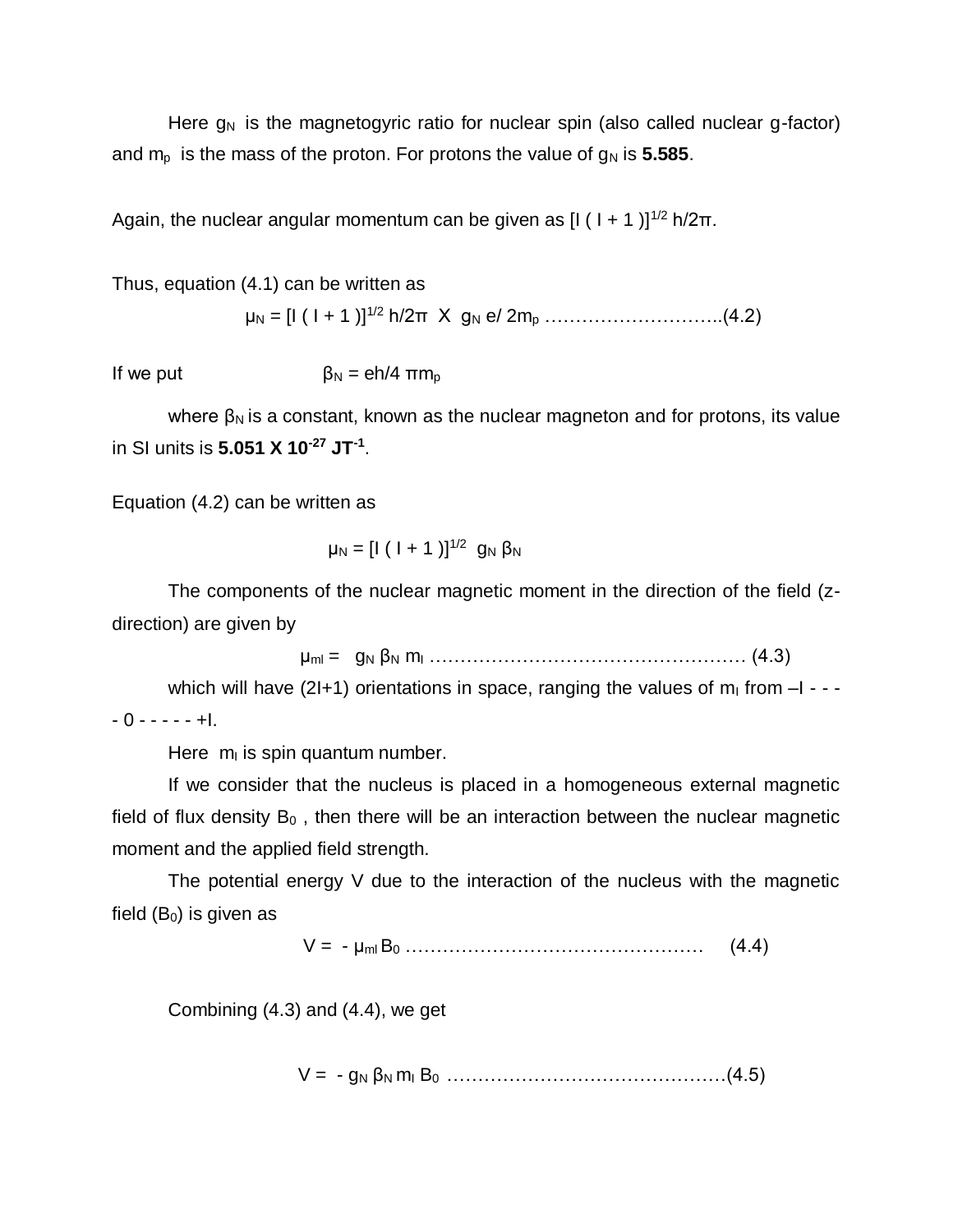Thus from equation (4.5), it is evident that

V will increase with increase of  $B_0$  for a negative value of  $m<sub>1</sub>$ V will decrease with increase of  $B_0$  for a positive value of  $m<sub>1</sub>$ V will remain unchanged for  $m_1 = 0$ For protons, we have  $m_1 = \pm \frac{1}{2}$ For  $m_1 = + \frac{1}{2}$ ,  $V_{1/2} = - \frac{1}{2} g_N \beta_N B_0$ 

For  $m_1 = - V_2$ ,  $V_{-1/2} = V_2 g_N g_N B_0$ 

The energy difference between the two levels is given by

|     | $\Delta E = V_{-1/2} - V_{1/2} = g_N \beta_N B_0$ |  |
|-----|---------------------------------------------------|--|
| or. | hv $_0 = g_N \beta_N B_0$                         |  |
| or. |                                                   |  |

Equation (4.6) can be used determine the precessional frequency of radiation required for the transition between two levels.

In terms of angular frequency, the energy difference between two levels can be expressed as

$$
\omega_0 = 2\pi v_0
$$
  
= 2\pi g\_N \beta\_N B\_0 / h  
= \gamma B\_0

Here  $y = 2\pi g_N \beta_N / h$ , is called the magnetogyric ratio.

**Problem 4.1:** Find the energy difference between the two spin states of a proton.

**Problem 4.2:** A proton NMR spectrometer operates with a radiation of frequency 100 MHz. Find at what magnetic field, a free proton will show resonance given that the values of nuclear magneton and nuclear g factor are  $5.05 \times 10^{-27}$  JT<sup>-1</sup> and  $5.585$ respectively. [**GU 2016**]

### **Solution**

Here, frequency,  $v_0 = 100 \text{ X } 10^6 \text{ s}^{-1}$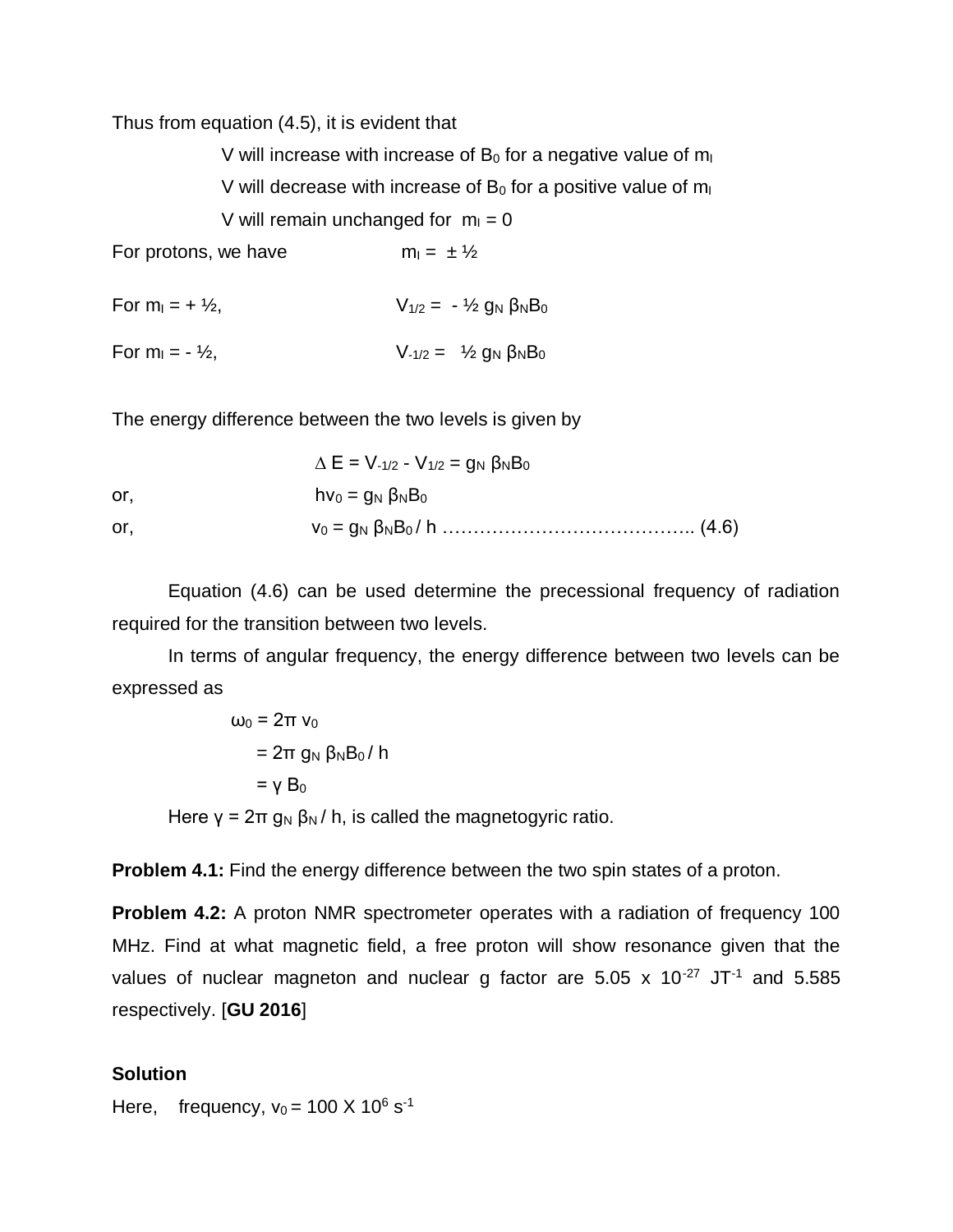$$
g_N = 5.585
$$

$$
\beta_N = 5.051 \times 10^{-27} \text{ JT}^{-1}
$$

$$
B_0 = ?
$$

We know, 
$$
B_0 = h v_0 / g_N \beta_N
$$
  
= 6.627 X 10<sup>-34</sup> JS X 100 X 10<sup>6</sup> s<sup>-1</sup>/ 5.585 X 5.051 X 10<sup>-27</sup> JT<sup>-1</sup>  
= 2.349 T

**Problem 4.3:** Calculate the precessional frequency of a proton in a magnetic field strength of 2.349 T.

# **Solution**

Here,  $g_N = 5.585$  $β<sub>N</sub> = 5.051 X 10<sup>-27</sup> JT<sup>-1</sup>$  $B_0 = 2.349$  T Frequency,  $v_0 = ?$ 

```
We know, v_0 = g_N \beta_N B_0 / h= 2.349 T X 5.585 X 5.051 X 10<sup>-27</sup> JT<sup>-1</sup> / 6.627 X 10<sup>-34</sup> Js
             = 99.9 \times 10^6 \text{ s}^{-1}
```
**Problem 4.4:** Calculate the magnetogyric ratio of a proton.

# **Solution**

Here,  $g_N = 5.585$  $β<sub>N</sub> = 5.051 X 10<sup>-27</sup> JT<sup>-1</sup>$ 

We know,  $\gamma = 2\pi g_N \beta_N / h$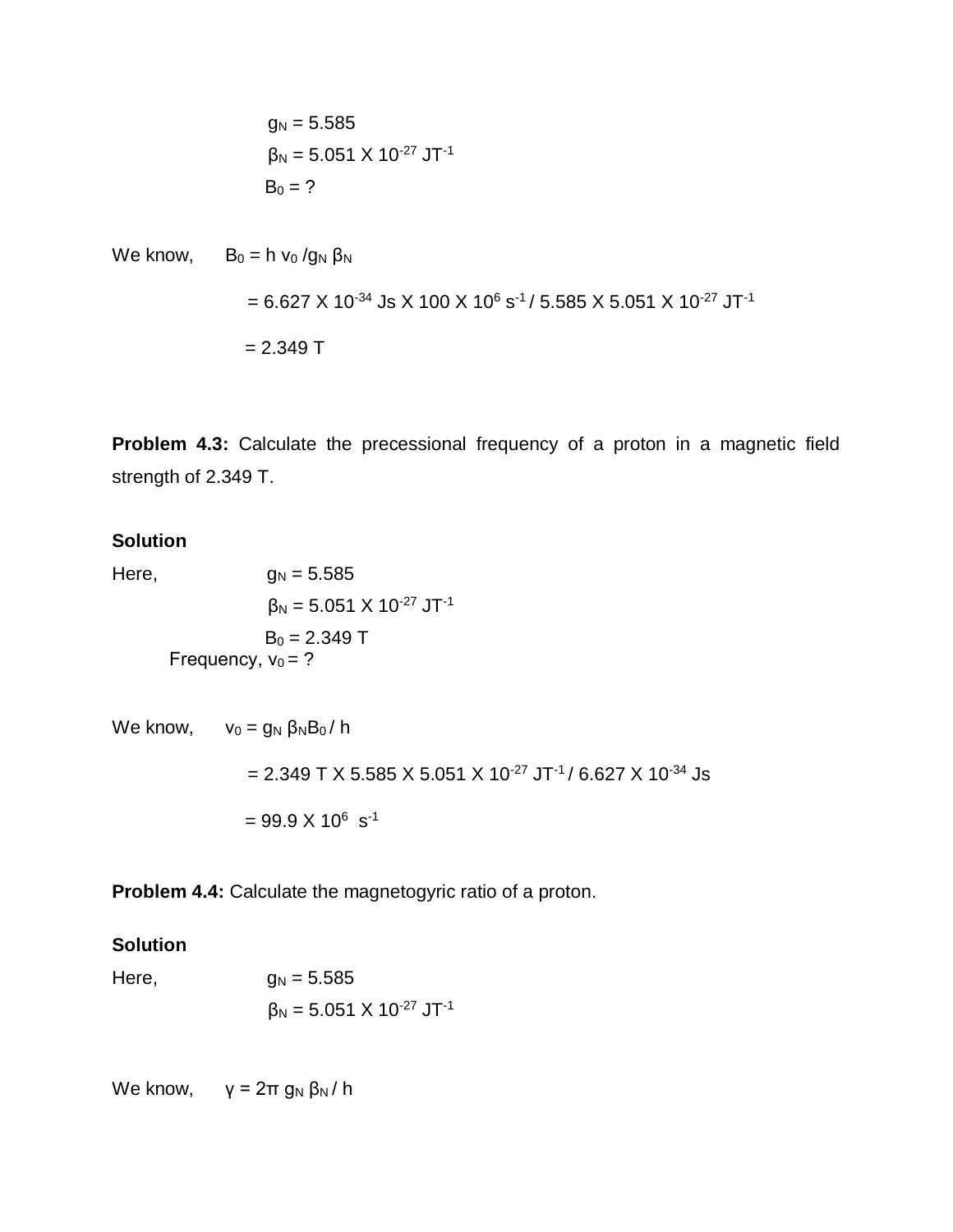= 2 X 3.14 X 5.585 X 5.051 X 10<sup>-27</sup> JT<sup>-1</sup> / 6.627 X 10<sup>-34</sup> Js

$$
= 2.673 \times 10^8 \text{ T}^{-1} \text{ s}^{-1}
$$

### **NMR Active and Inactive Nuclei**

Nucleus for which the nuclear spin quantum number,  $I = 0$  are NMR inactive, while other nuclei are NMR active.

The following rules may be used to find the nuclear spin of nuclei:

#### (i) **Zero nuclear spin:**

For the nuclei having both numbers of protons (p) and neutrons (n) even. Even number of p and n gives even charge and mass. eg  ${}^{4}$ He, ${}^{12}$ C, ${}^{16}$ O etc.

#### (ii) **Intregral nuclear spin:**

For the nuclei having both numbers of protons (p) and neutrons (n) odd. Odd number of p and n gives odd charge but even mass (p+n). eg <sup>2</sup>H (I = 1),<sup>14</sup>N (I = 1),  $10B$  (I = 3) etc.

#### (iii) **Half Intregral nuclear spin:**

For the nuclei having odd mass. eg <sup>1</sup>H (I =  $\frac{1}{2}$ ),<sup>15</sup>N (I =  $\frac{1}{2}$ ), <sup>17</sup>O (I = 5/2) etc.

**Problem 4.5:** Predict which of the following nuclei are NMR active: <sup>1</sup>H, <sup>2</sup>H, <sup>12</sup>C, <sup>14</sup>N, <sup>16</sup>O and  $^{19}F$ .

### **Solution**

 $I = 0$  for <sup>12</sup>C and <sup>16</sup>O, so they are NMR inactive, except <sup>12</sup>C and <sup>16</sup>O, all are NMR active.

#### **Instrumentation**

The instrument contains a radio frequency transmitter to transmit the radio frequency. The sample under study is placed in a spinning tube, which is placed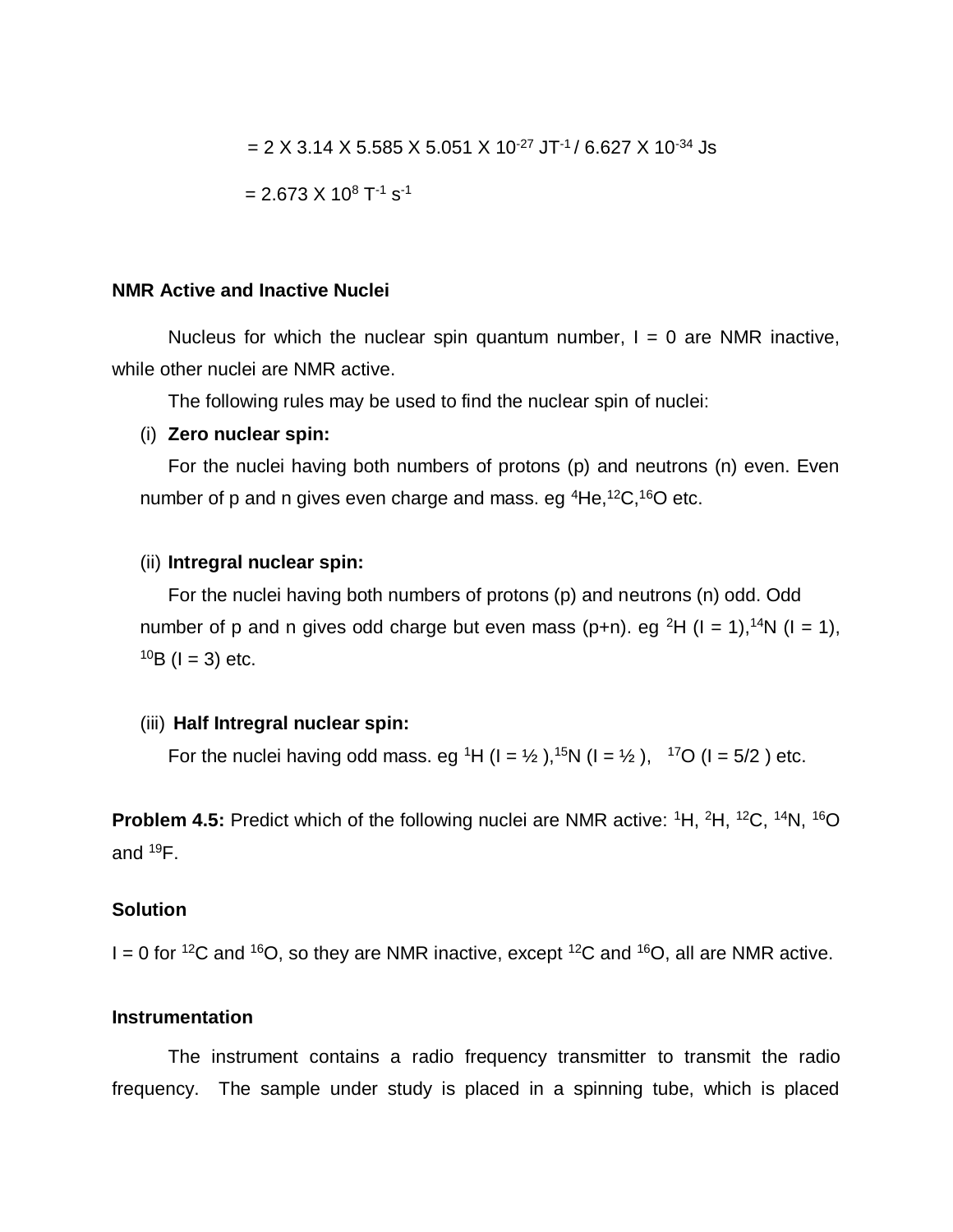between two magnet poles. Two sweep coils are placed between the spinning tube and the magnets. The sweep coils are fitted with a sweep generator. The radio frequency transmitter transmits radio frequency which passes through the sample under observation and is then received in radio frequency receiver and amplifier. Finally, it is recorded in the control console and recorder. The block diagram of NMR spectrometer is shown in **figure 4.2**.

The basic requirements of a typical NMR spectrometer are:

- i. **Electromagnet**: A powerful electromagnet provides a homogeneous and stable magnetic field. It should be constant over the area of the sample and during the period of the experiment.
- ii. **Sweep Generator** : It supplies variable current to a secondary magnet. As a result the total applied magnetic field can be varied over a small range.
- iii. **Sample Tube**: A sample tube is usually made of glass. It is the tube which contains the sample under investigation. The sample tube is rotated by an air-driven turbine which provides homogeneous magnetic field to the sample under investigation.
- iv. **Radio-frequency Transmitter**: A radio frequency transmitter transmits desired energy to the sample.
- v. **Radio-frequency Receiver & Amplifier**: A radio frequency receiver receives the signals coming from the sample. It also amplifies the signal.
- vi. **Control Console and Recorder**: It is a read out system. It records the signal coming from the receiver. It also increases the sensitivity and resolution. It plots the output results in the form of spectrum.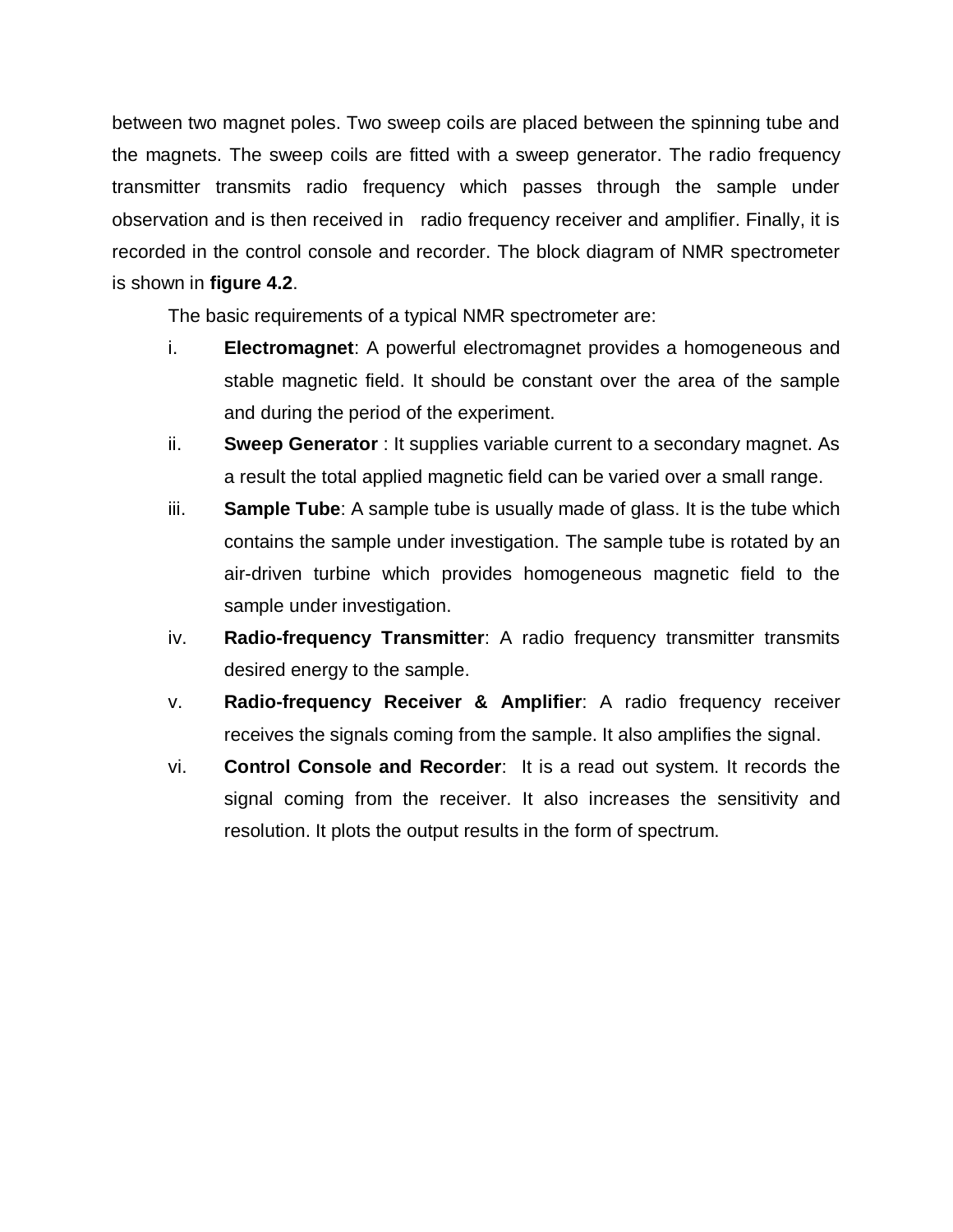

Fig 4.2. Block diagram of NMR Spectrometer

# **Solvents in NMR**

For <sup>1</sup>H NMR spectroscopy, the solvent must be free from Proton (H). Common solvent for  ${}^{1}H$  NMR spectroscopy is CCl<sub>4</sub>, CDCl<sub>3</sub> etc.

Generally, deuterated solvents are used in NMR spectroscopy. The main reasons for using deuterated solvents are

- i) During analysis much more solvent is used than the substance of interest in the sample to be investigated, if proton (H) is present in the solvent then its absorption will be more than the sample itself, so, NMR spectra will not give much information about the sample.
- ii) Modern NMR spectrometers measure the deuterium absorption of the solvent to stabilize the magnetic field strength. As the observation frequency is field dependent, the deuterium receiver notices a field fluctuation through a change of the observation frequency and can correct the field strength correspondingly.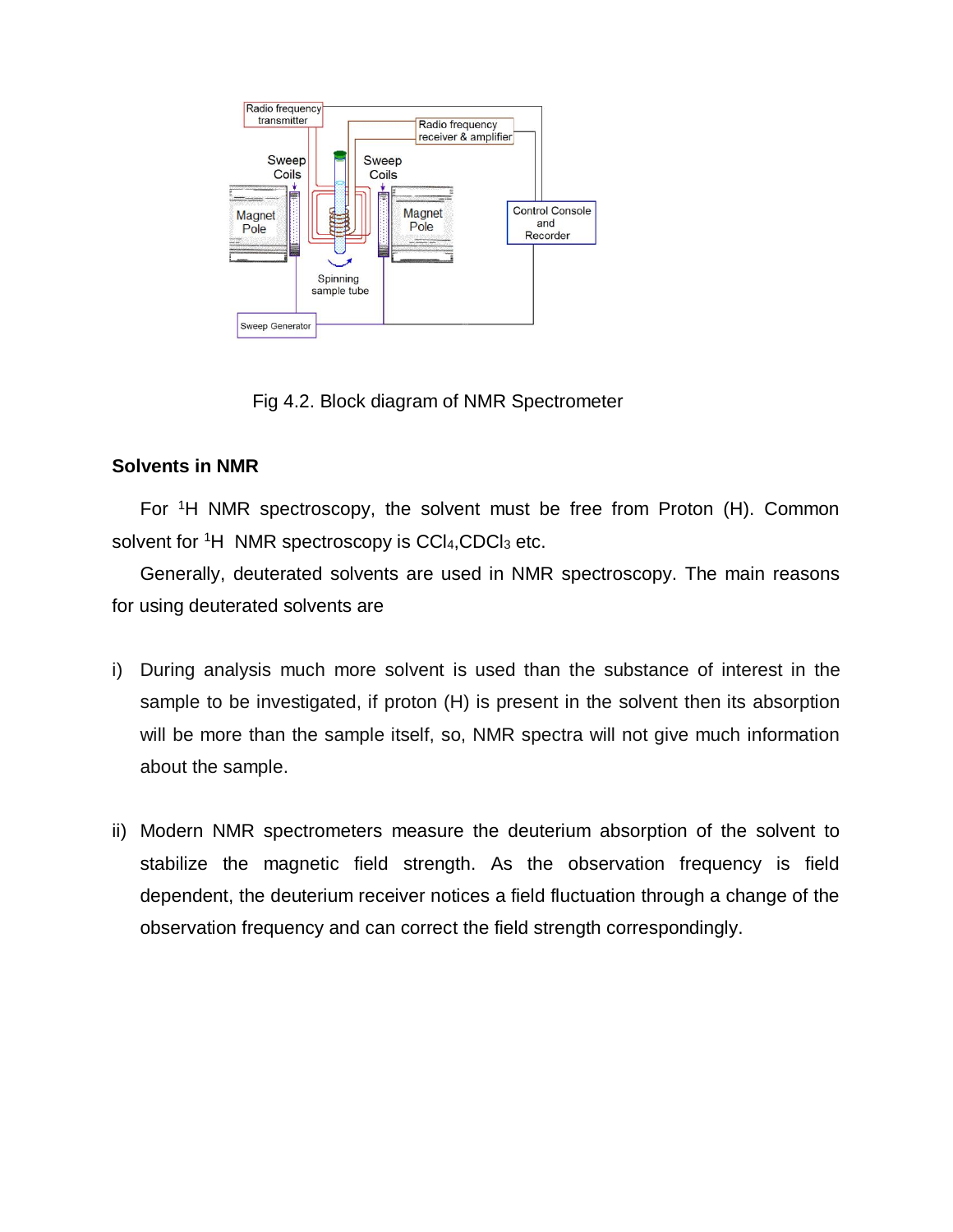# **Shielding and Deshielding**

# **Shielding effects**

Under an applied magnetic field, circulating electrons in the electron cloud produce a small opposing magnetic field, ultimately decreasing the effective magnetic field felt by the proton, shifting the signal to the right (or *upfield*). This effect, in which the electron cloud "shields" the proton from the applied magnetic field is called *shielding effect.* The shielding and deshielding effects are shown in **figure 4.3**.

The higher the electron density around the nucleus, the higher the opposing magnetic field to  $B_0$  from the electrons, the greater the shielding. Because the proton experiences lower external magnetic field, it needs a lower frequency to achieve resonance, and therefore, the chemical shift shifts **upfield (lower ppms)** .



Fig.4.3 Shielding and deshielding effects

# **Deshielding Effect**

If the electron density around a proton decreases, the opposing magnetic field becomes small and therefore, the proton feels more external magnetic field  $B_0$ , such type of proton is known as deshielded and the effect is known as *deshielding effect*. As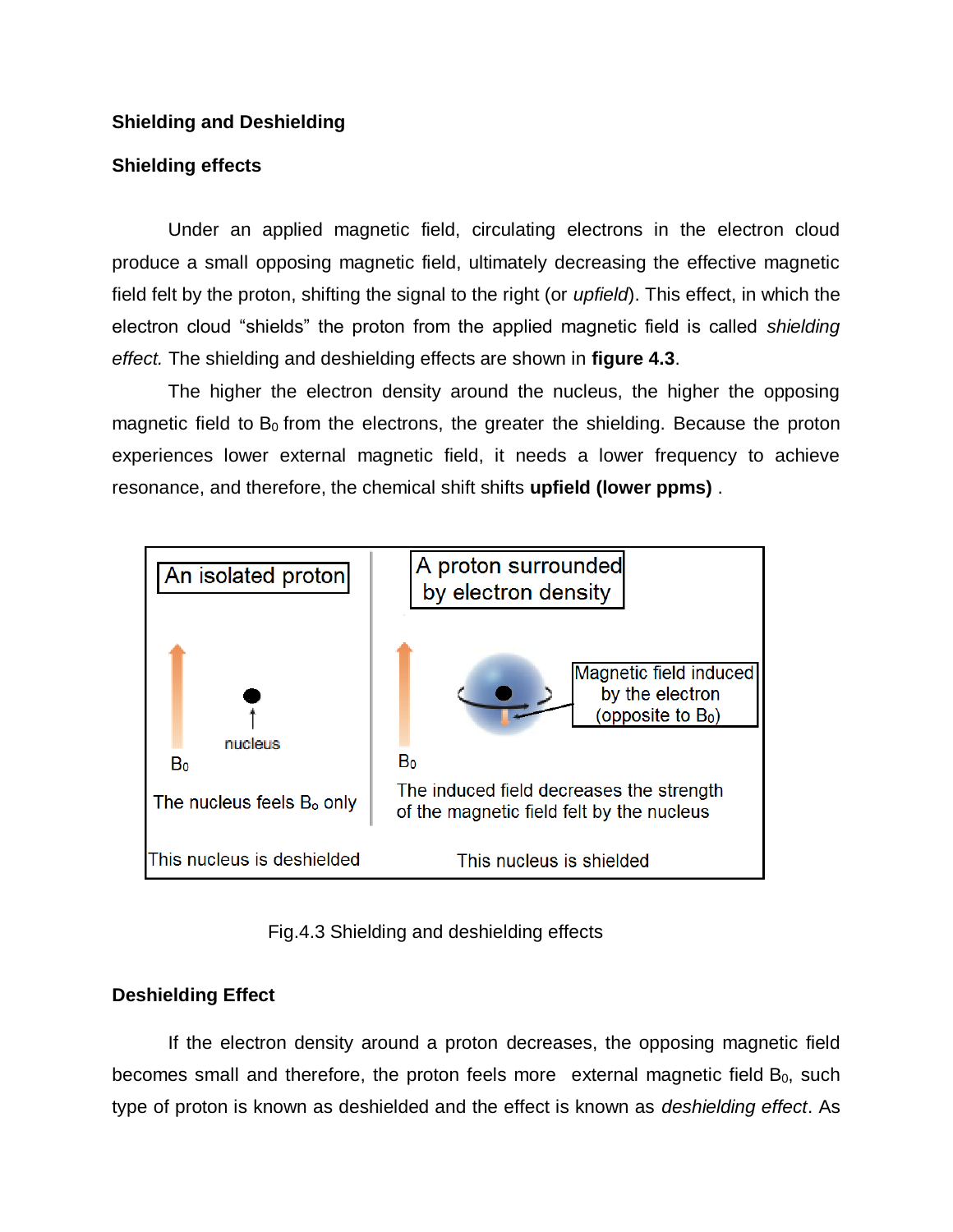the proton experiences higher external magnetic field, it needs a higher frequency to achieve resonance, and therefore, the chemical shift, shifts **downfield (higher ppms)**.

Protons (H's) that are attached to more electronegative atoms experience higher chemical shifts. Electronegative atoms also remove electrons from the electron cloud, which decreases their density and results in less shielding; hence electronegative atoms are said to *deshield* the proton and cause it to have a higher chemical shift, moving it to the left (or *downfield*). The *magnitude of the deshielding* effect, however, rapidly decreases as the distance between the proton and electronegative atom increases.

If we compare the chemical shift of  $CH_4$  protons and  $CH_3Cl$  protons, it is seen that the peak for CH<sub>3</sub>Cl protons appear downfield in comparison to  $CH_4$  protons. In case of CH3Cl, Cl atom being an electronegative atom pull the electron density toward it ( **electron withdrawing** ), resulting in a deshielding of the hydrogen nucleus; as a result the H atom feel higher external magnetic field  $B_0$ , which increases the resonance frequency and therefore shifting the peak to higher ppms. Chemical shift due to deshielding effect is shown in **figure 4.4**. Hydrogen nucleus is shielded in the case of CH<sup>4</sup> and therefore, the peak appears on the lower ppm side.



Fig. 4.4 Chemical shift due to deshielding effect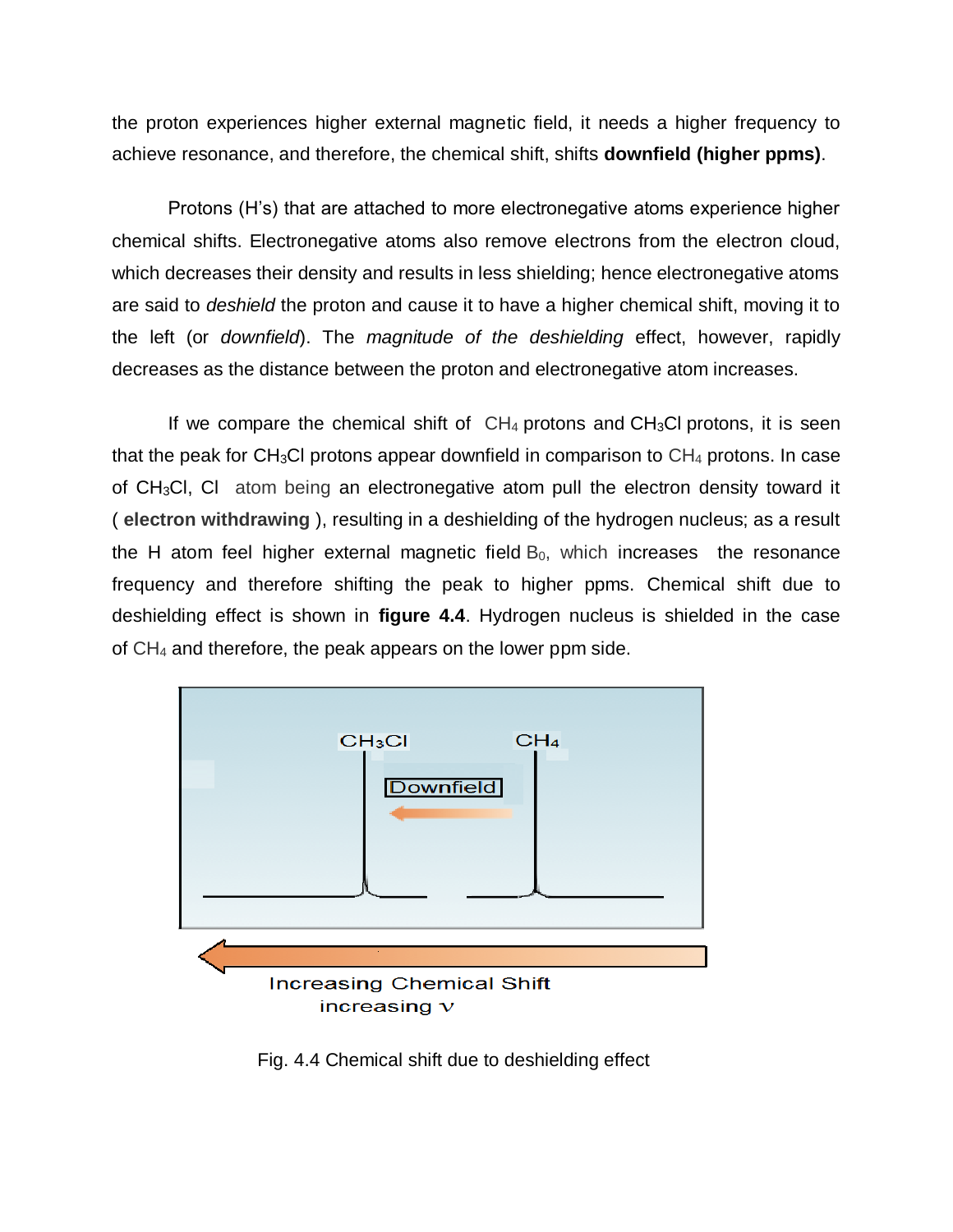### **NMR signal**

The NMR Spectrum is a plot of the intensity of NMR signals versus the magnetic field (frequency) in reference to Tetra Methyl Silane (TMS) (shown in **figure 4.5**). The intensity is measured by the integration of the area under the triangles.



Fig.4.5 Representation of NMR spectrum

# **Reference compound**

Tetra Methyl Silane (TMS)  $\{(\text{CH}_3)_4\}$  is usually used as the reference compound in NMR spectroscopy because

- (i) It can easily be removed from the sample by evaporation due to its volatile properties.
- (ii) Its resonance peak occurs at a higher field than almost all organic protons because its methyl protons are in a more electron dense environment than most other protons. This is so because silicon is less electronegative than carbon.
- (iii) It dissolves without reaction in most organic solvents and hence can be readily recovered from most samples after use.
- (iv) It gives single sharp absorption peak as its 12 protons are in the same chemical environment.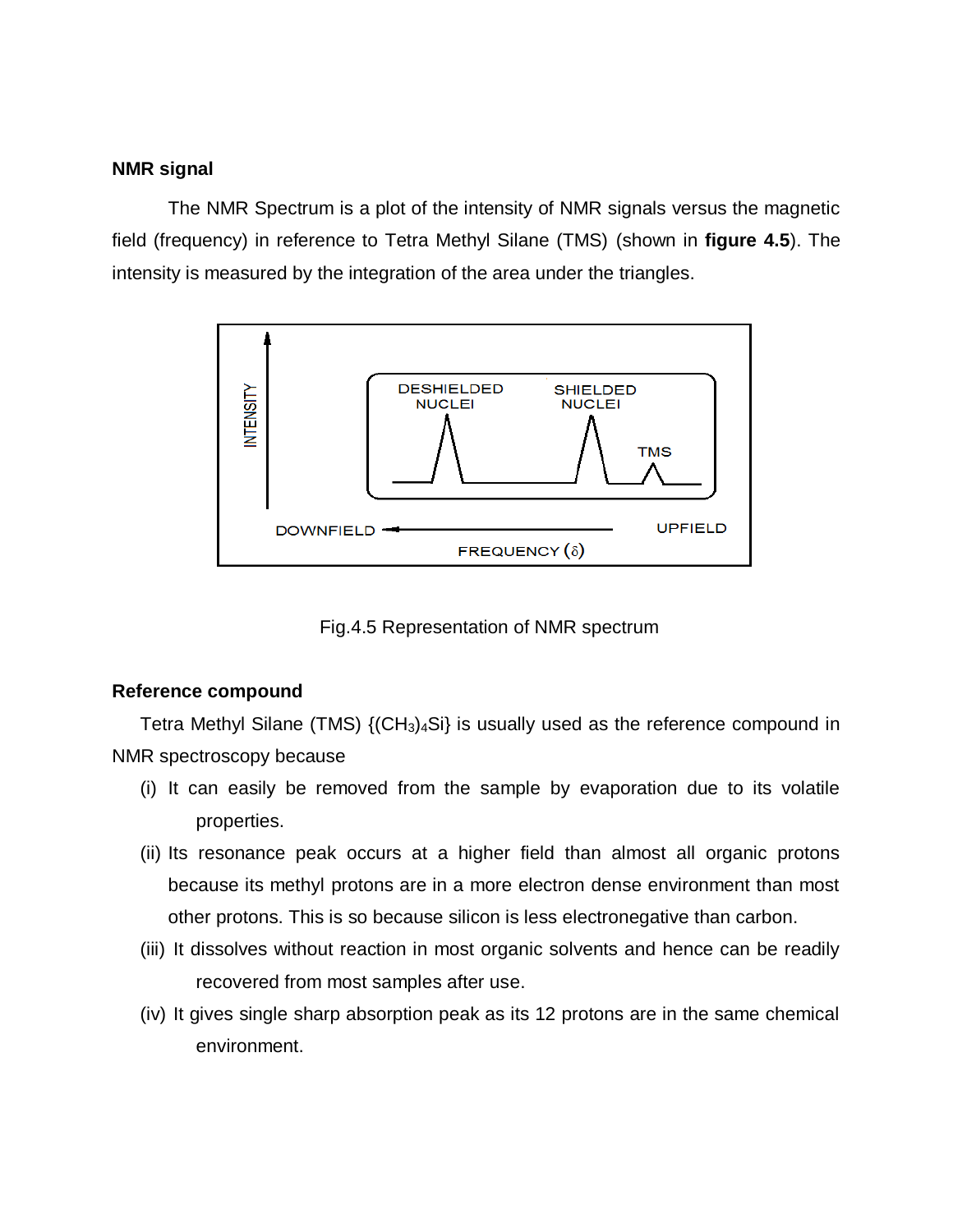**Problem 4.6**: Explain why tetra methyl silane is used as reference in <sup>1</sup>H-NMR spectroscopy. [**GU 2016**]

#### **Equivalent and Non-Equivalent Protons**

Chemically equivalent protons are those protons which reside in the same magnetic environment. This type of protons absorb in the same δ value at a certain applied field strength i.e they give only one signal.

On the other hand, chemically non-equivalent protons are those protons which reside in different magnetic environment. This type of protons absorb in different δ value at a certain applied field strength i.e they give more than one signal, depending on the number of protons.



In benzene all the protons (H s) are in same chemical environment, so, they are termed as equivalent protons and they show only one signal in NMR spectra.

On the other hand, in chlorobenzene, there are three different sets of protons, a, b and c. Here, the two protons  $H_a$  are equivalent. Similarly the two protons  $H_b$  are also equivalent. But  $H_a$ ,  $H_b$  and  $H_c$  are nonequivalent. So, it will give three signals in NMR spectra.  $Cl<sub>a</sub>$  $H<sub>a</sub>$ 

One question always comes to our mind, whether the protons on the same carbon are always equivalent. The answer of this question is simply no. Usually, protons on the

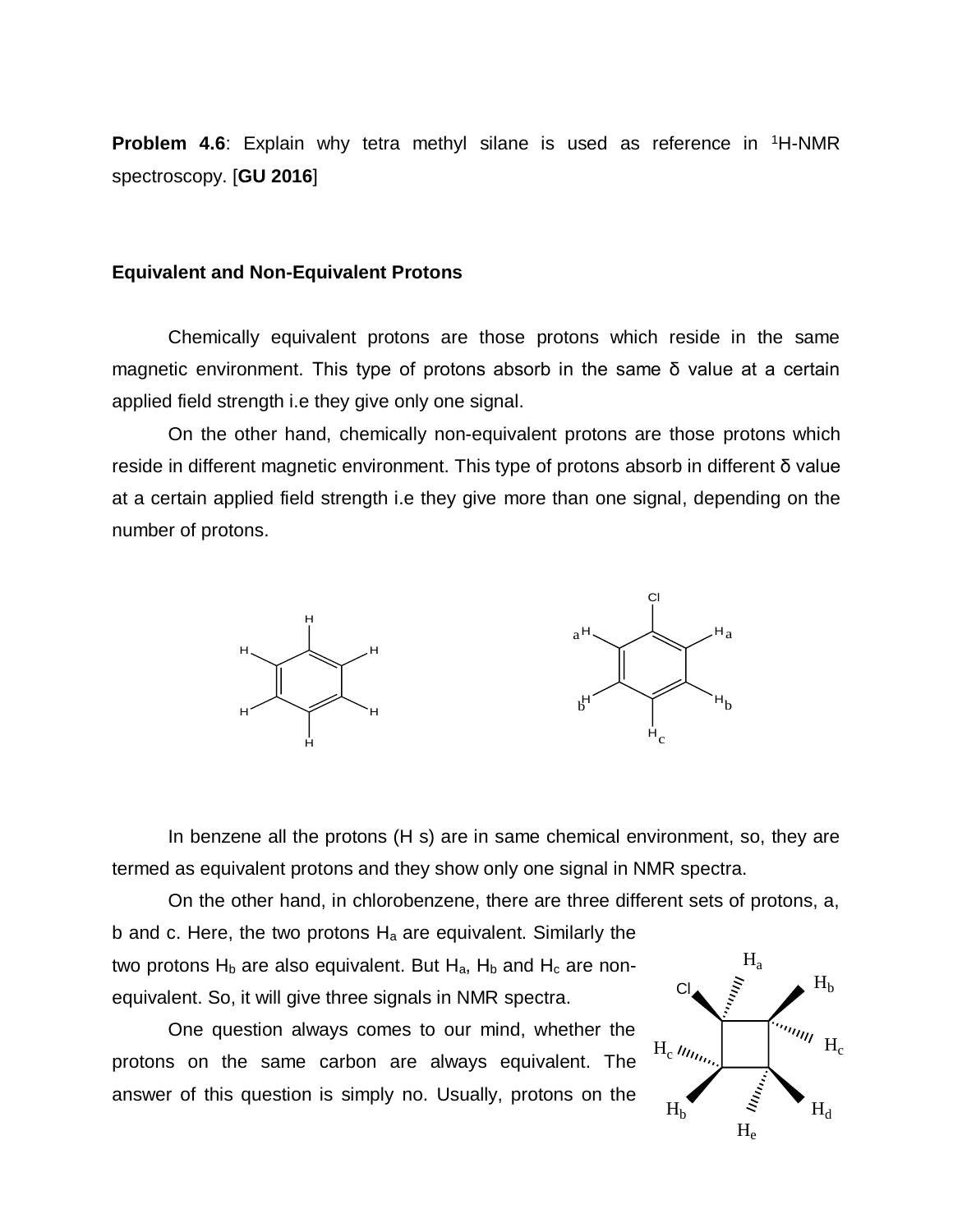same carbon are equivalent. But, sometimes, they may not be equivalent because they are not in the same environment. One proton may be trans and the other proton may be cis. Under that condition, they will create two different signals.

Although in chlorocyclobutane, it seems to give three signals, but the NMR study of this compound actually shows five signals. Here  $H_b$  and  $H_c$  are not equivalent because H<sub>b</sub> is cis to CI while H<sub>c</sub> is trans to CI. Again, H<sub>d</sub> and H<sub>e</sub> are not equivalent because  $H_e$  is trans to CI while  $H_d$  is cis to CI. So, in chlorocyclobutane, there are five different types of protons,  $H_a$ ,  $H_b$ ,  $H_c$ ,  $H_d$  and  $H_e$ , which will show five signals.

Following some simple rules, we can determine the sets of equivalent protons in a molecule. For example,

*Firstly, protons that are aligned on a line of symmetry are equivalent.* 

*Secondly, if the two molecules formed by replacing two protons with deuterium are same, then the two protons are equivalent.* 

*Thirdly, if the environment around two sets of proton are same, then they are said to be equivalent and if the environment around two sets of proton are not same i.e some heteroatom is present, then they are said to be non-equivalent.*

#### **Splitting of the NMR signal at high resolution (n+1 rule)**

In the high resolution the splitting of the NMR signal for a particular proton depends on the number of neighboring H atoms present. If there is no any H atom near the H atom under consideration, the NMR signal will be a single line, known as singlet. If there is one H atom near the H atom under consideration, the NMR signal will split into two lines in the ratio 1:1, known as doublet. So, as a general rule, we can say that if there are n numbers of H atom near the H atom under consideration, the NMR signal will split into (n+1) lines. So, this rule is often known as *(n+1) rule*.

 Splitting of the NMR signals in high resolution is given by Pascal's triangle (shown in **table 4.1**).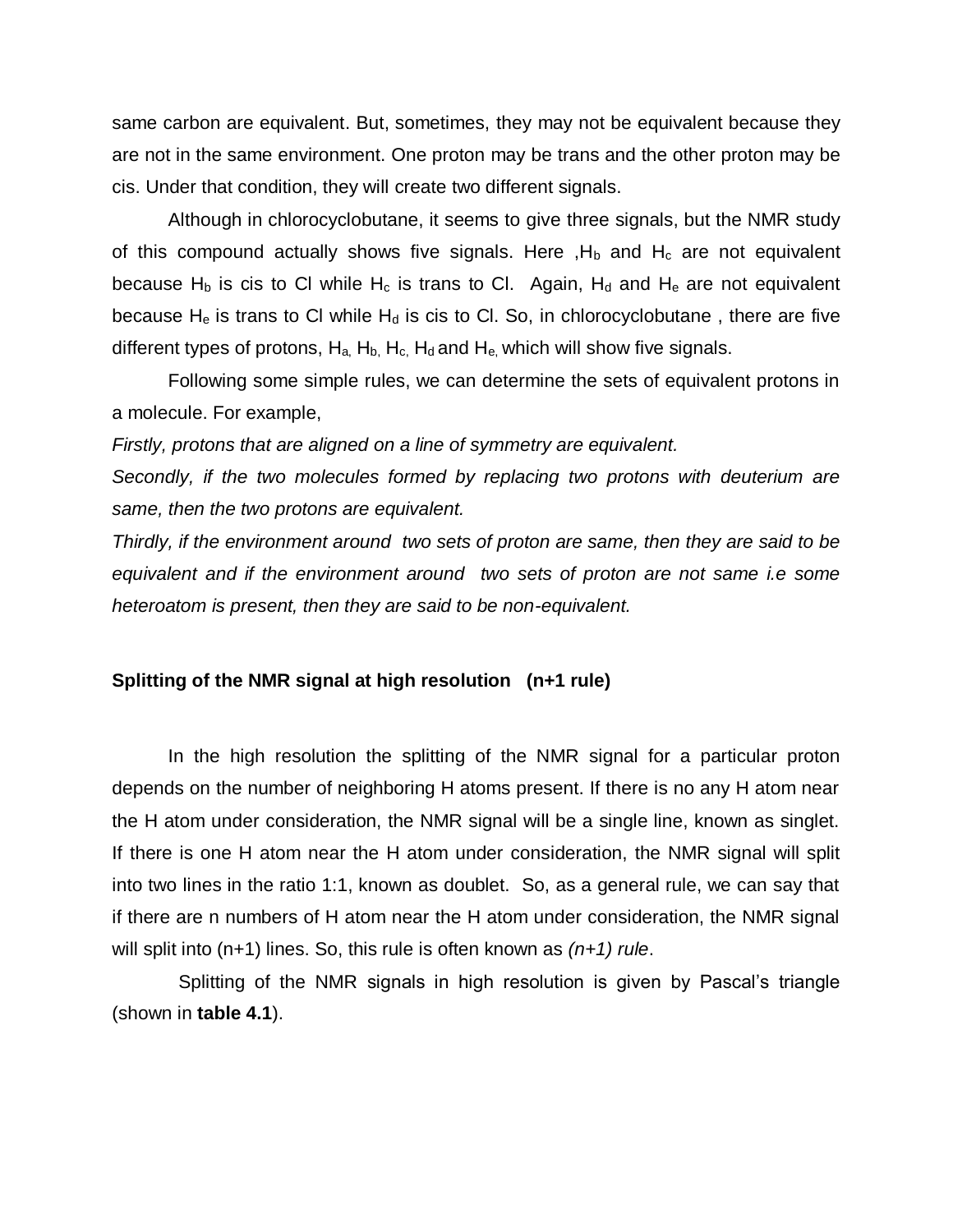Table 4.1 Pascal's triangle showing the splitting of the NMR signals in high resolution

| <b>PASCAL'S TRIANGLE</b>     |                                        |                             |  |  |  |
|------------------------------|----------------------------------------|-----------------------------|--|--|--|
| Number of Neighboring<br>H's | Relative Intensities of splitted peaks | Name of<br><b>Multiplet</b> |  |  |  |
| $\overline{0}$               | 1                                      | Singlet                     |  |  |  |
| $\mathbf 1$                  | 1 <sub>1</sub>                         | <b>Doublet</b>              |  |  |  |
| $\overline{2}$               | 121                                    | <b>Triplet</b>              |  |  |  |
| 3                            | 1 3 3 1                                | Quartet                     |  |  |  |
| $\overline{4}$               | 1 4 6 4 1                              | Quintet                     |  |  |  |
| 5                            | 15 10 10 5 1                           | <b>Sextet</b>               |  |  |  |
| 6                            | 1615201561                             | Septet                      |  |  |  |

# **Chemical Shift**

*Chemical shift may be defined as the shift in the position of NMR absorptions of a particular proton in a molecule with respect to the signal of reference compound (TMS).*

The knowledge of chemical shift helps one to know about the electron density around a proton. When a H nucleus is surrounded by high electron density, the proton experiences a lower magnetic field due to shielding effect. So, in order to bring the proton to resonance, the magnetic flux density must overcome this shielding effect and as a result a lesser δ value (upfield) results.

There are several factors on which chemical shifts depends

(i) Electronegativity

Greater the electronegativity of the atom (X) near the proton to be investigated, greater is the chemical shift for the proton.

Thus, for the following molecules the  $\delta$  values are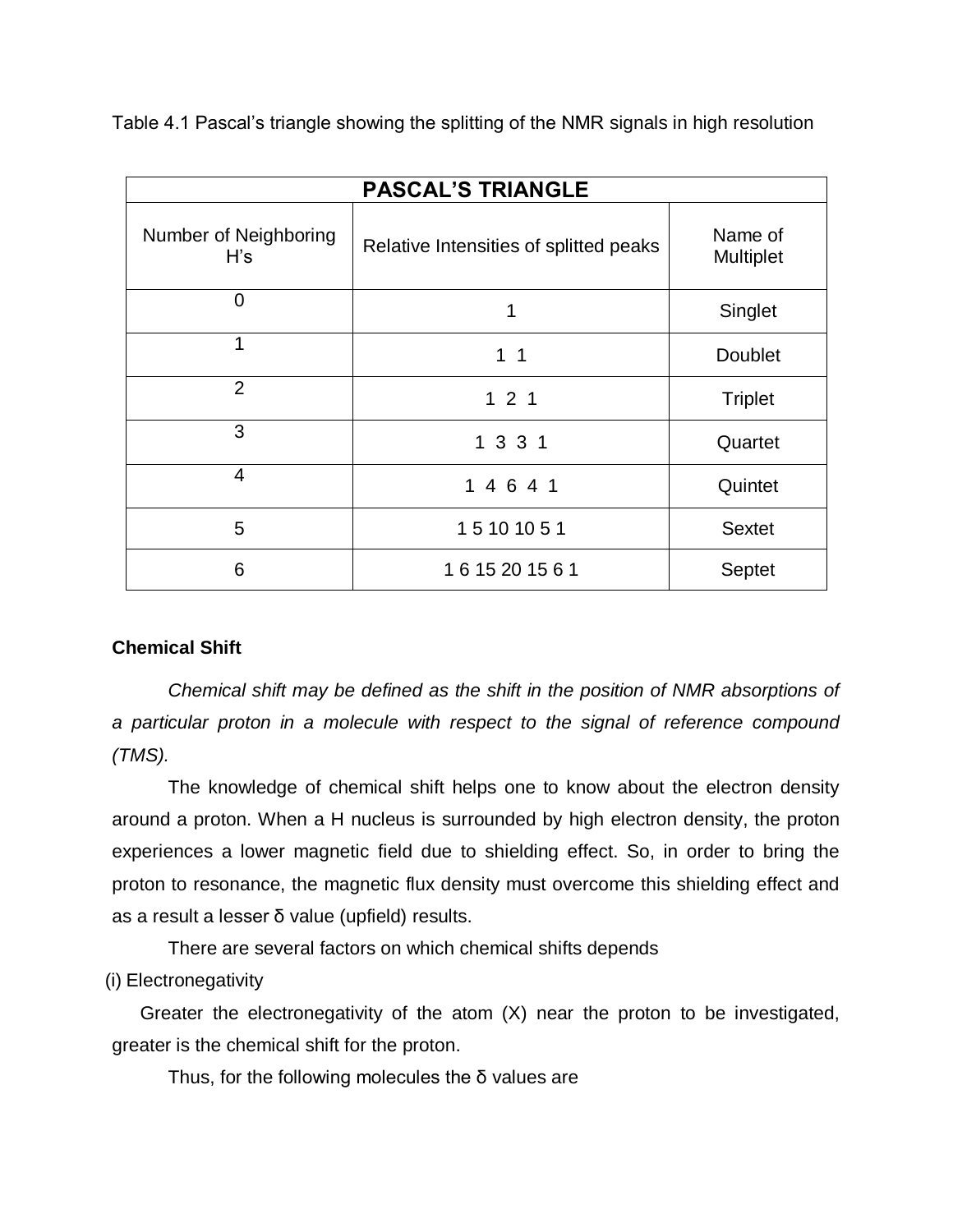| Molecule:  | CH <sub>3</sub> I | CH <sub>3</sub> Br | CH <sub>3</sub> Cl | $CH_3F$ |
|------------|-------------------|--------------------|--------------------|---------|
| $δ$ value: | 2.16              | 2.68               | 3.05               | 4.26    |

Since the electronegativity of the halogens is in the order  $1 < Br < Cl < F$ , so, shielding effect of the protons in the compounds follows the order  $CH_3I >$  $CH<sub>3</sub>Br > CH<sub>3</sub>Cl > CH<sub>3</sub>F$ , hence the order of δ values follows.

As these effects are transmitted through a chain, so, chemical shift decreases with increase in chain length.

### (ii) Hydrogen Bonding

The hydrogen bonded proton being attached to a highly electronegative atom, is less shielded and the field felt by such a proton is more. As a result, resonance occur downfield (higher δ value). Downfield shift depends upon the strength of H-bonding.

Intermolecular H-bonding show a downfield shift of absorption, while intramolecular H-bonding does not show any shift in absorption.

#### (iii) Anisotropic effect

When a magnetic is applied to a molecule containing  $\pi$  electrons, then these electrons begin to circulate perpendicularly to the direction of the applied field, which results in the production of induced magnetic field. The effect of this induced magnetic field on nearby proton depends upon the orientation of the proton with respect to the  $π$ electrons that produces the induced magnetic field.

The induced magnetic field opposes the applied field (shielding), in case of  $C_2H_2$ and hence resonance occurs upfield (lower δ value). On the other hand, in case of alkenes and aromatic hydrocarbons, the induced magnetic field reinforces the applied field (deshielding) and hence resonance occurs downfield (higher δ value).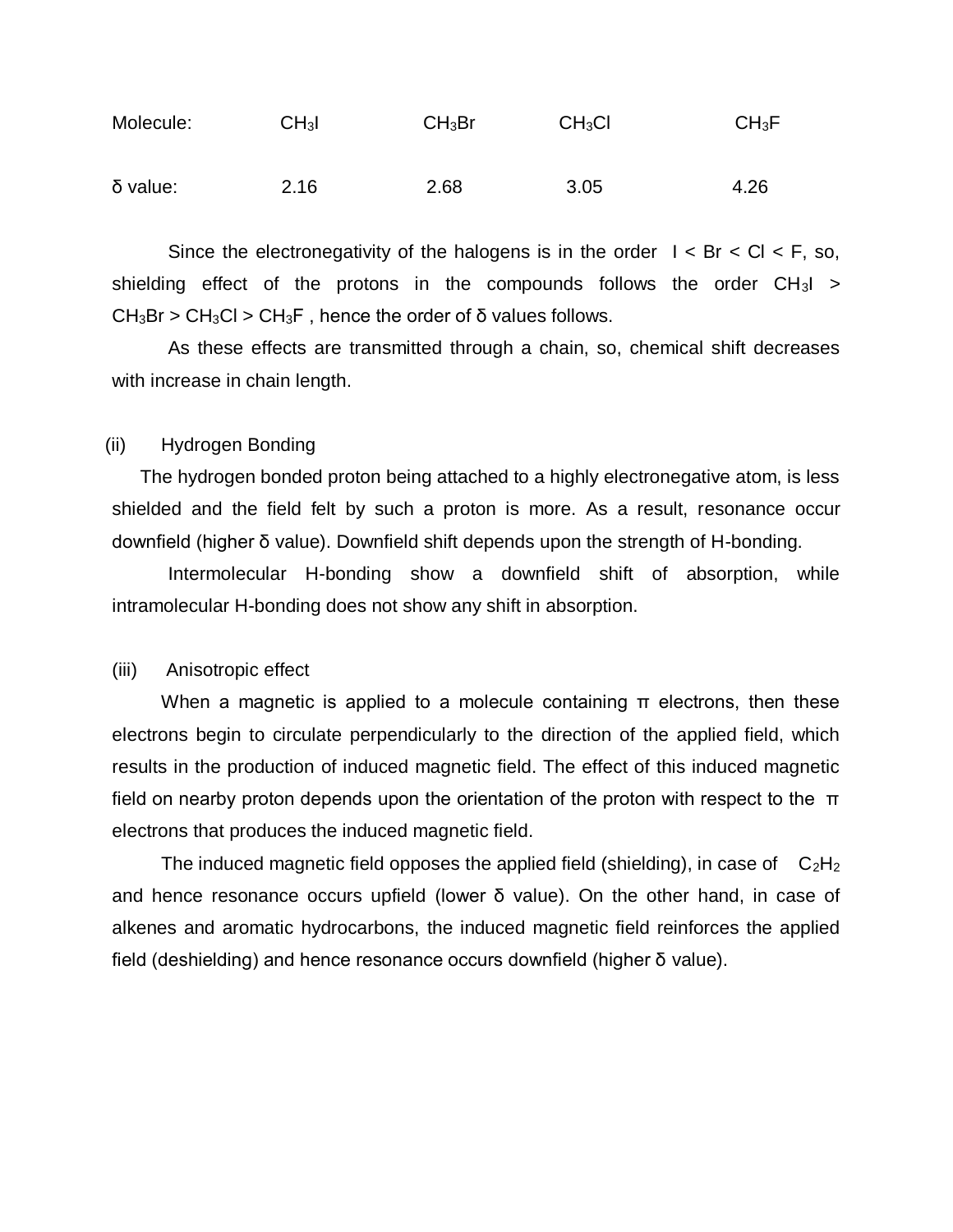**Problem 4.7:** The order of electronegativity in halogens is  $I < Br < Cl < F$  and proton NMR signals in  $CH_3X$  ( $X= I, Br, Cl, F$ ) are

| $CH_3F$  | CH <sub>3</sub> Cl | CH <sub>3</sub> Br | CH <sub>3</sub> I |
|----------|--------------------|--------------------|-------------------|
| $4.26$ δ | $3.0\delta$        | $2.82$ δ           | $2.16\delta$      |

Explain the trend in NMR signals. [**GU 2015**]

# **NMR Scale**

Chemical shifts of NMR spectra are expressed in two scales –

**δ – scale:** In this scale the signal for TMS is taken at δ value 0 (zero) and it increases downfield.

**ζ – scale:** In this scale the signal for TMS is taken at ζ value 10 and it decreases downfield.

The relation between the two scales can be given as

$$
\zeta = 10 - \delta
$$

# **Expression for chemical Shift**

The expression for the precessional frequency of radiation, when shielding effects are included may be given as

 $v = g_N \beta_N (1-\delta)B_0 / h$  ---------------------------- (4.7)

where  $\delta$  is the shielding constant

Again the magnetogyric ratio can be given as

γ = 2π g<sup>N</sup> β<sup>N</sup> / h --------------------------------- (4.8)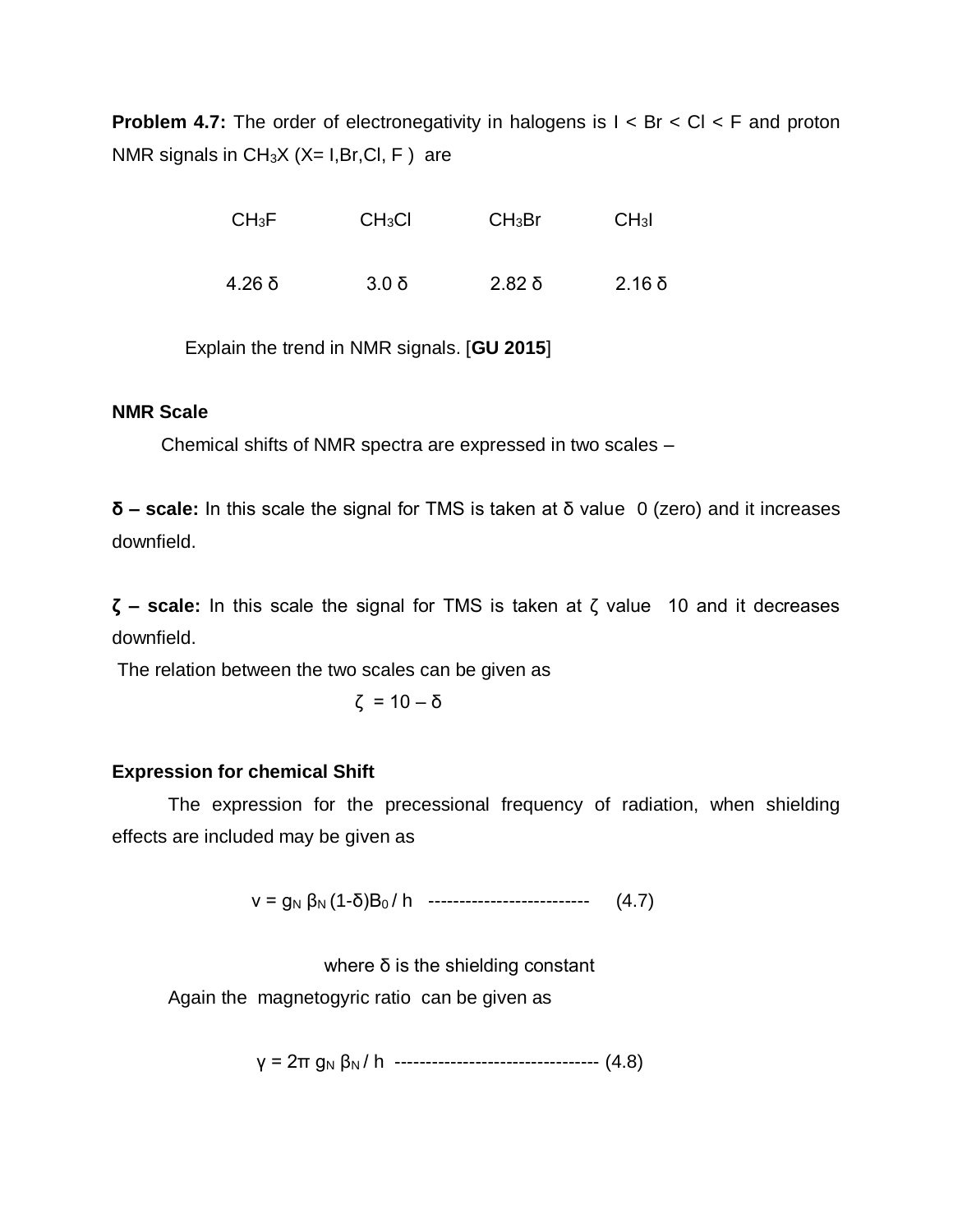Combining (4.7) and (4.8), we can write ν = (1-δ) γ B<sup>0</sup> / 2π -------------------------- (4.9)

Since the above expression for frequency contains the shielding constant  $(\delta)$ , so different nuclei will come into resonance at different frequencies. If we consider, two different proton in different chemical environments with their shielding constants  $\delta_1$  and  $δ<sub>2</sub>$ , then their frequencies can be given as

For proton 1, 
$$
v_1 = (1-\delta_1) \gamma B_0 / 2\pi
$$

And for proton 2,  $v_2 = (1-\delta_2)$   $\gamma B_0 / 2\pi$ 

Thus,

$$
v_2 - v_1 = (\delta_1 - \delta_2) \gamma B_0 / 2\pi \dots \dots \dots \dots \dots \dots \dots \dots \dots \dots \dots \quad (4.10)
$$

If  $v_0$  is the frequency of the operating spectrometer, then dividing the equation (4.10) by ν0, we get,

$$
v_2 - v_1/v_0 = (\delta_1 - \delta_2) \gamma B_0 / 2\pi v_0
$$

since  $v_0$  is measured in MHz and  $v_1$  and  $v_2$  are measured in Hz, so, a conversion factor of  $10^6$  will have to be introduced in equation  $(4.11)$ . Hence, the equation can be written as

$$
(v_2 - v_1)X 10^6/v_0 = (\delta_1 - \delta_2) y B_0 X 10^6 / 2\pi v_0 \cdots (4.12)
$$

The quantity on the left hand side of equation  $(4.12)$  i.e.  $(v_2 - v_1)X 10^6/v_0$ , is also called the chemical shift of proton 1 ( $\delta$ <sub>H</sub>) with respect to proton 2 and can be written as

 δH = (ν<sup>2</sup> - ν1)X 10<sup>6</sup> / ν0 ------------------------ (4.13)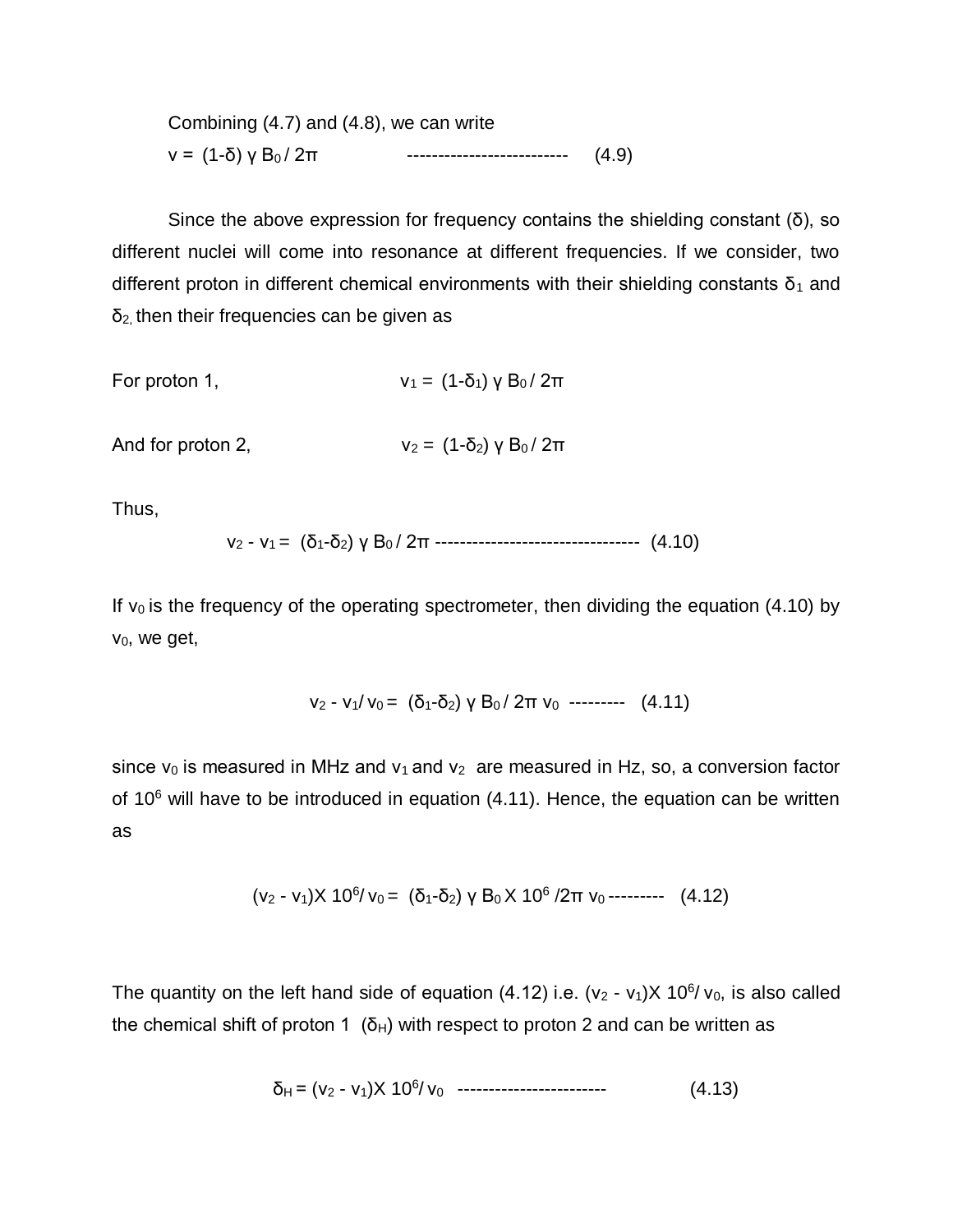Thus, equation (4.12) can also be written as

$$
\delta_{H} = (\delta_{1} - \delta_{2}) \gamma B_{0} \times 10^{6} / 2\pi v_{0}
$$

If  $v_2$  is the resonance frequency of the sample under investigation i.e.  $v_2 = v_s$  and  $v_1$  is the frequency of the reference compound i.e.  $v_1 = v_{TMS}$ , then equation (4.13) can be written as

$$
\delta_{H} = (v_{s} - v_{TMS})X 10^{6}/v_{0} \quad ppm
$$

Thus chemical shift for a proton can be calculated by using the above equation.

**Problem 4.8:** The protons of benzene give a signal at frequency 510.5 Hz, when analyzed in a spectrometer having magnetic field 1.65 T. Calculate the chemical shift.

(Given  $g_N$ = 5.585,  $\beta_N$  = 5.0508 X 10 <sup>-27</sup> JT<sup>-1</sup>)

### **Solution**

Here,  $g_N = 5.585$  $β<sub>N</sub> = 5.0508$  X 10<sup>-27</sup> JT<sup>-1</sup>  $B_0 = 1.65$  T  $v_s$  = 510.5 Hz  $v_{TMS} = 0$  Hz

We know,

$$
v_0 = g_N \beta_N B_0 / h
$$
  
= 5.585 X 5.0508 X 10<sup>-27</sup> JT<sup>-1</sup> X 1.65 T/ 6.626 X 10<sup>-34</sup> JS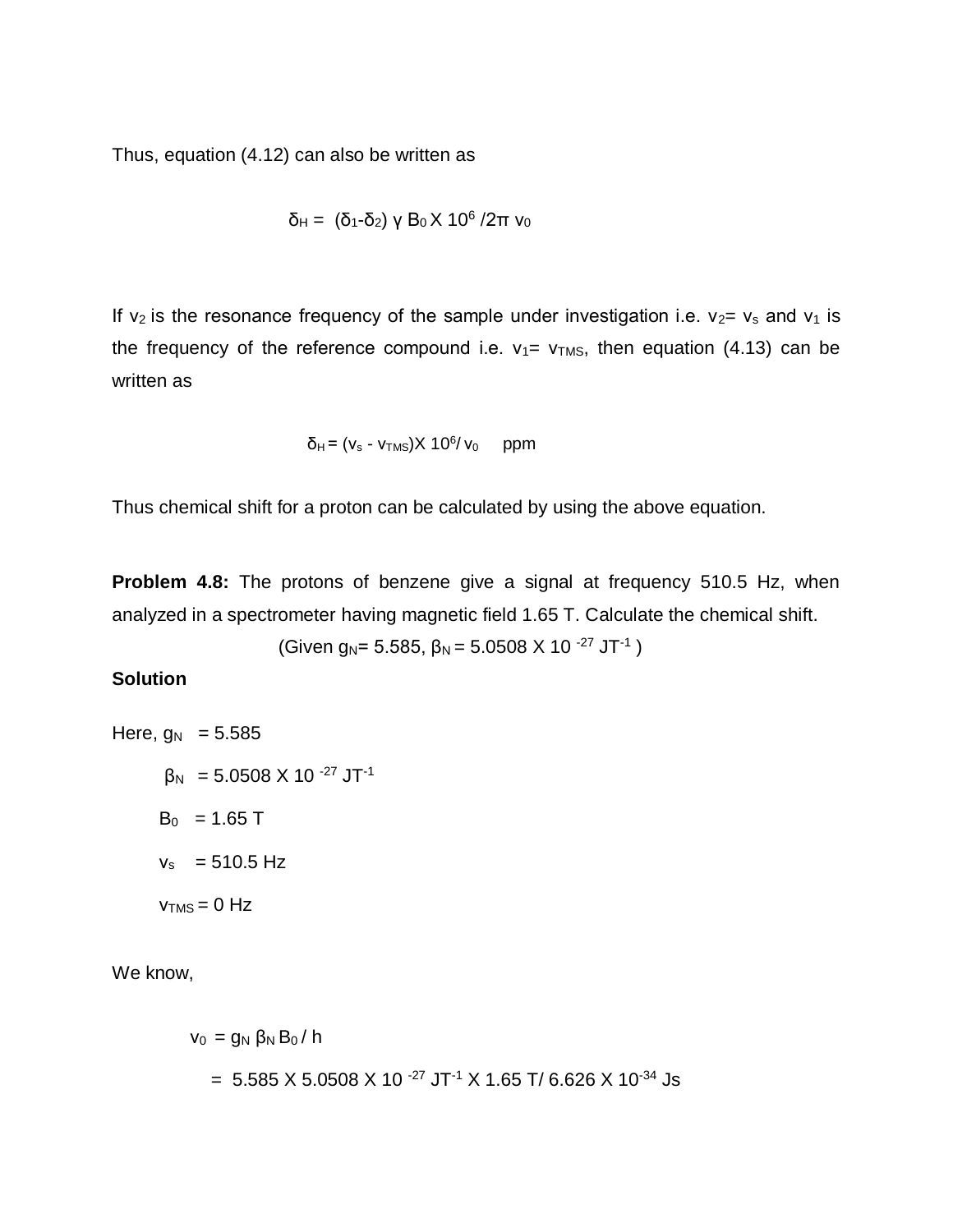$$
= 7.02 \text{ X } 10^7 \text{ Hz}
$$

Again,

 $\delta_{\sf H}$  = (v $_{\sf s}$  - v $_{\sf TMS}$ )X 10 $^{\sf 6}$ / v $_{\sf 0}$  ppm  $=$  (510.5 Hz – 0 Hz) X 10<sup>6</sup>/ 7.02 X 10<sup>7</sup> Hz ppm  $= 7.27$  ppm

Thus, the chemical shift of the proton is 7.27 ppm.

### **Unit of Chemical Shift**

Chemical shift (δ) is calculated using the relation

$$
\delta = (v_s - v_{TMS})X\ 10^6/v_0
$$

Here,  $v_s$  is the absolute resonance frequency of the sample and

 νTMS is the absolute resonance frequency of Tetra Methyl Silane (TMS) (reference compound).

Chemical shift (δ) is usually expressed in **parts per million** (ppm).

# **Coupling Constant**

If there is no any neighbouring proton, near a proton under consideration, then NMR signals will be a single peak. But it is not seen usually because in organic compounds, there are protons around a proton under consideration that can couple with it, resulting in the splitting of the peak. Depending on the number of neighbouring protons, a peak splits into a doublets (2 peaks), triplets (3 peaks), quartets (4 peaks), etc.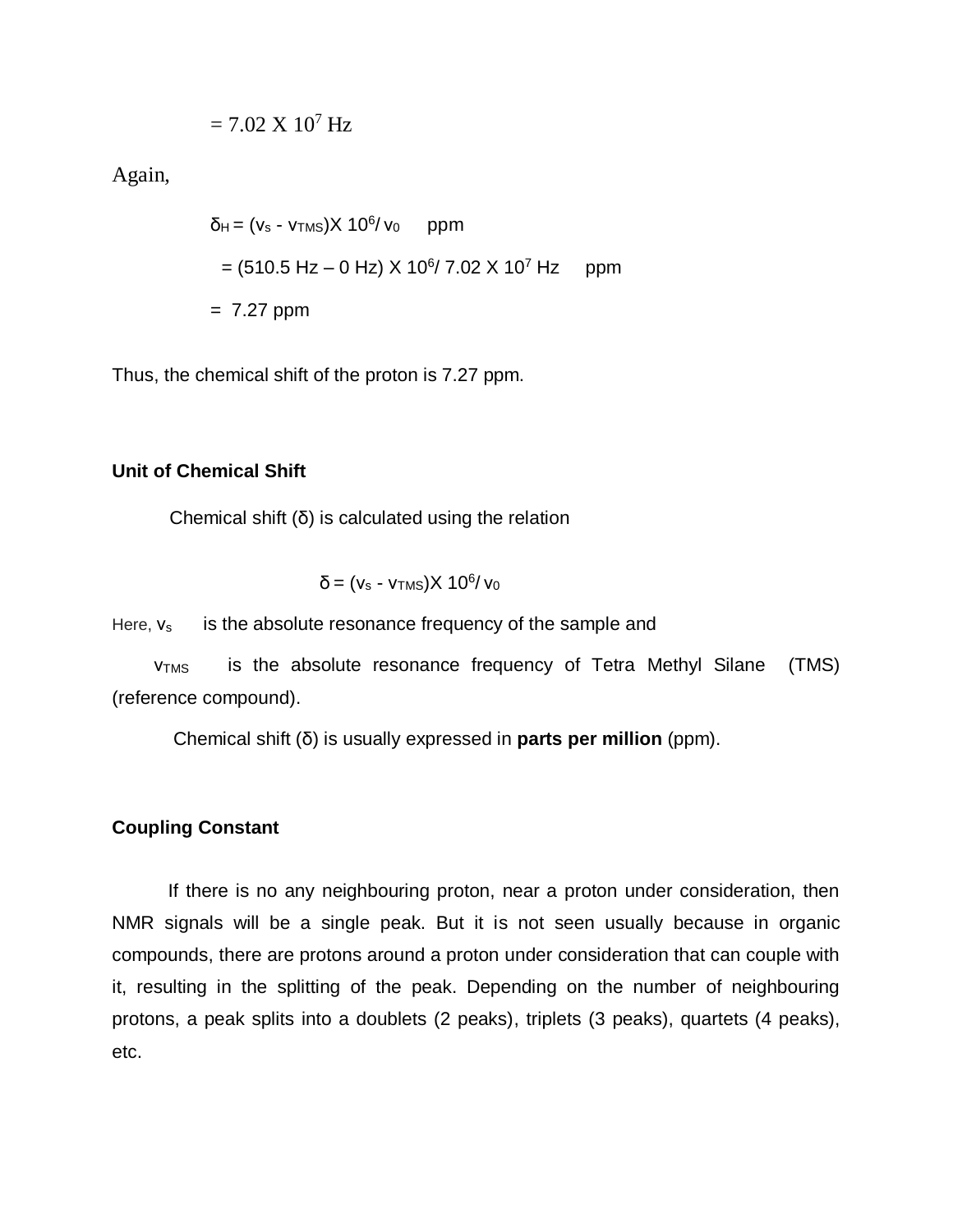*The distance between the splitted peaks are called coupling constants.* It is usually denoted by *Jab* (shown in **figure 4.6**). Here, a and b denotes the type of proton  $(H_a$  and  $H_b)$  that are coupled.



Fig. 4.6 Splitting of peaks due to spin-spin coupling

The magnitude of the coupling constant depends on the number and type of bonds that connect the coupled protons, as well as the geometric relationship among the protons. On the other hand it is independent of the operating frequency of the spectrometer i.e the coupling constant value for a set of protons will be same whether, it is obtained from a 200 MHz or 300 MHz spectrometer.

Splitting is always reciprocated between the protons i.e. if a proton  $H_a$  splits other proton  $H_b$ , then  $H_b$  must split  $H_a$ . Moreover, the splitting effect is same for both the protons within the molecule i.e the coupling constant *Jab* will be equal to *Jba*.

**Problem 4.9**: Define and explain what do you mean by equivalent hydrogens, coupling constant and up field and down field in NMR spectroscopy. [**GU 2015**]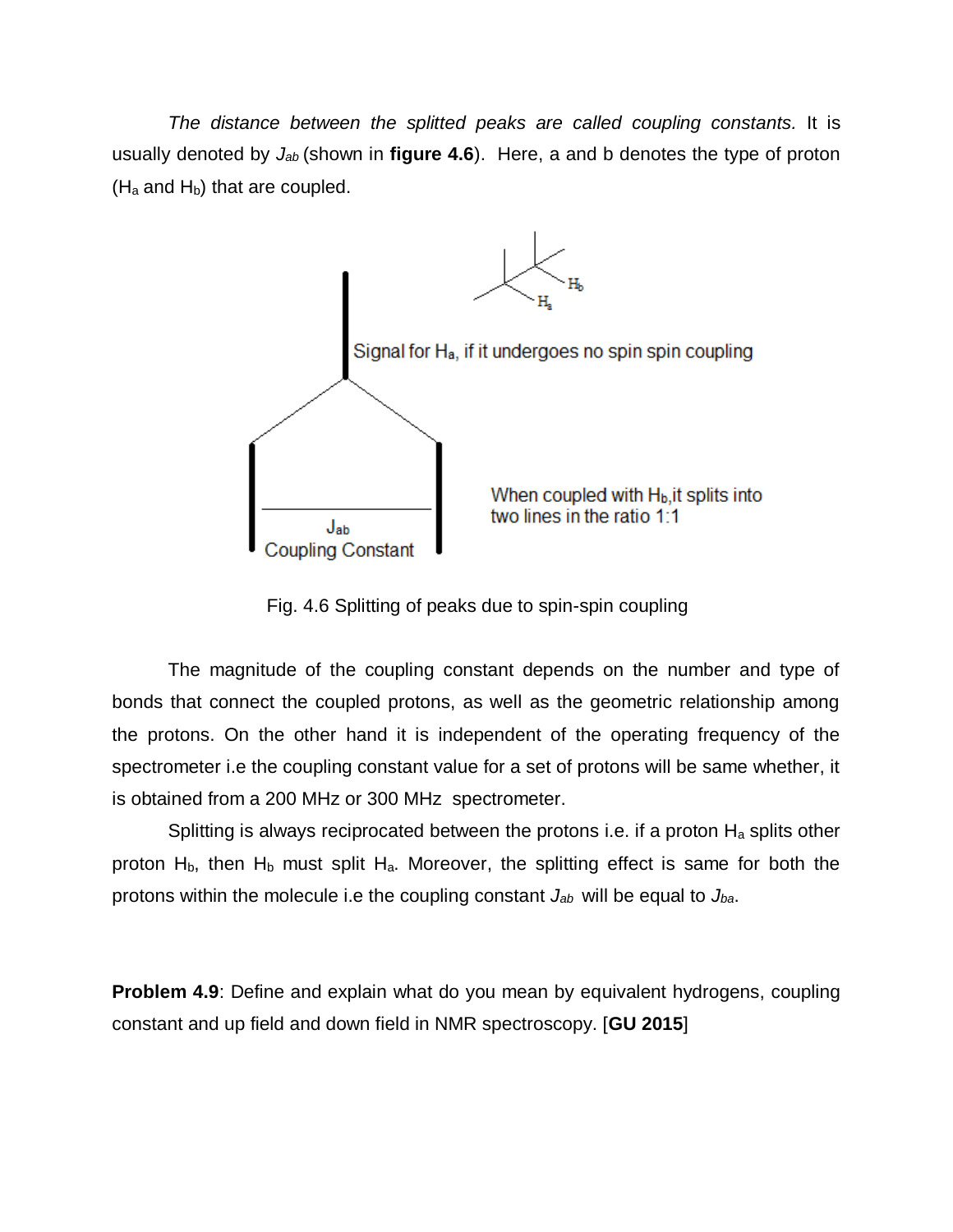## **Splitting of the spin states**

The number of allowed orientations is given by  $(2*I* + 1)$ , since a proton has  $I=1/2$ , so, it adopts two orientations with respect to an external field.

One orientation is aligned with the applied field, it is known as α-spin state (anticlockwise). It is assigned +1/2 value and remains in lower energy state.

Other orientation is opposed to the applied field, it is known as β-spin state (clockwise). It is assigned -1/2 value and remains in higher energy state.



The energy difference between the two spin states is dependent on the external magnetic field strength. The two spin states have the same energy when the external field is zero, but diverge as shown in the **figure 4.7**, with the increase of field strength.



Fig. 4.7 Splitting of the spin states in magnetic field

**Problem 4.10**: Show schematically the splitting of the spin states of the protons of CH3OH in continuously increasing magnetic field. If a radiation with a definite frequency is applied, explain which will show resonance at down field compared to the other protons. [**GU 2016**]

**Spin-Spin Coupling**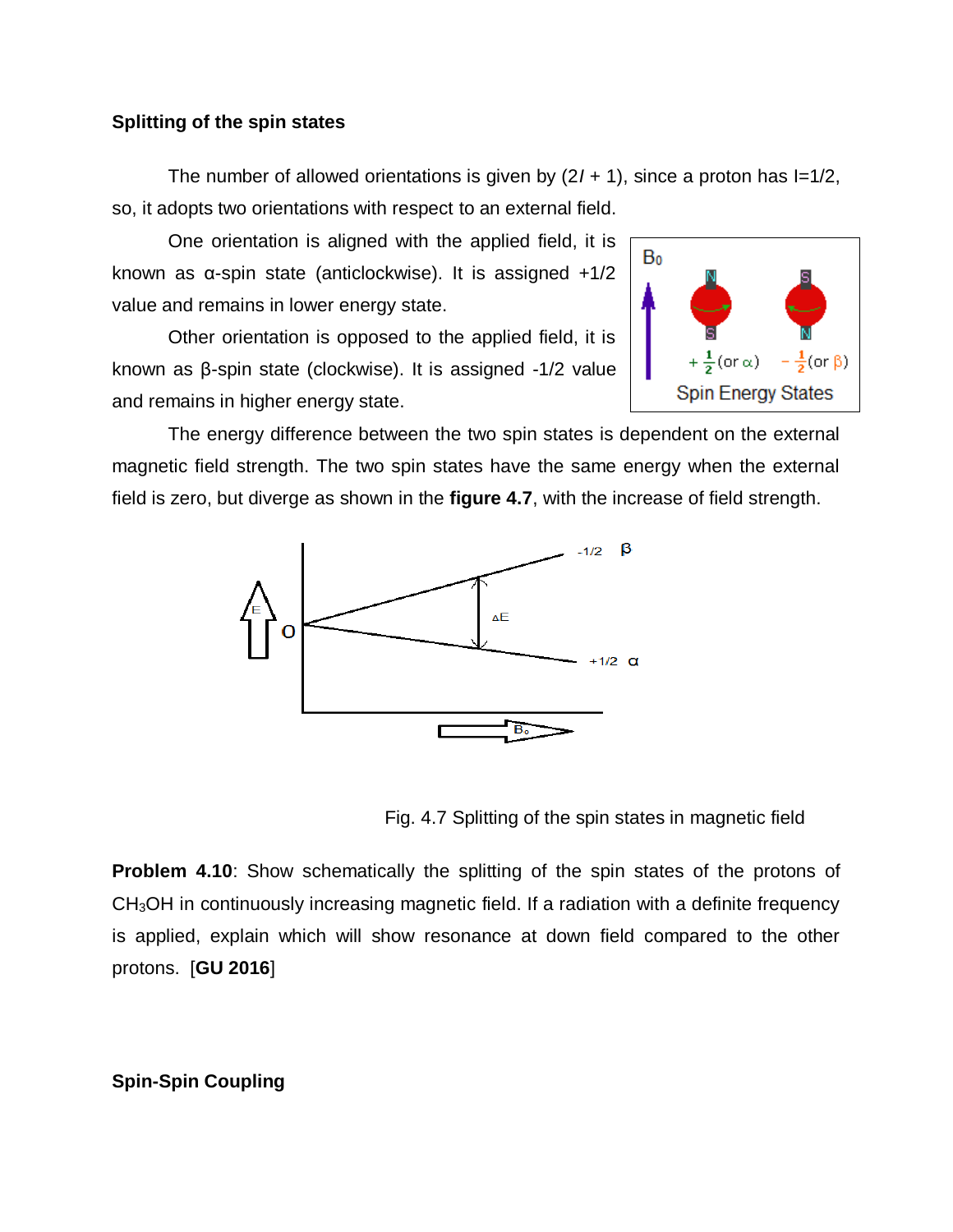The actual field experienced by a proton, besides depending on the surrounding electron density, is also influenced by the neighbouring magnetically active nuclei. Spinspin coupling arises because the magnetic field of adjacent protons influences the field that the proton experiences. If the field generated by an adjacent proton is aligned to the applied magnetic field then it deshields the neighbouring protons and as a result resonance occurs at higher frequency. On the other hand, if the field generated by an adjacent proton is opposed to the applied magnetic field then it effectively shields the neighbouring protons and as a result resonance occurs at lower frequency.

The phenomenon, where the spin of the nucleus of one proton is close enough to affect the spin of another, is called *spin-spin coupling.* 

To explain this phenomenon let us take 1,1-dichloroethane as an example. The signal due to  $-CH_3$  (methyl) group, will depend on its adjacent  $-CH$  (methine) group. As the –CH proton can adopt two alignments with respect to the applied field as shown in the **figure 4.8 (a)**, so, the signal for  $-CH_3$  protons split into two lines of equal intensity, called a doublet.



Fig. 4.8 (a) Spin-spin coupling of - CH<sub>3</sub> proton with -CH proton in 1,1-dichloroethane

Again, the signal due to  $-CH$  (methine) group, will depend on its adjacent  $-CH_3$ (methyl) group. The  $-CH_3$  protons can adopt eight different alignments with respect to the applied field as shown in the **figure 4.8(b)**.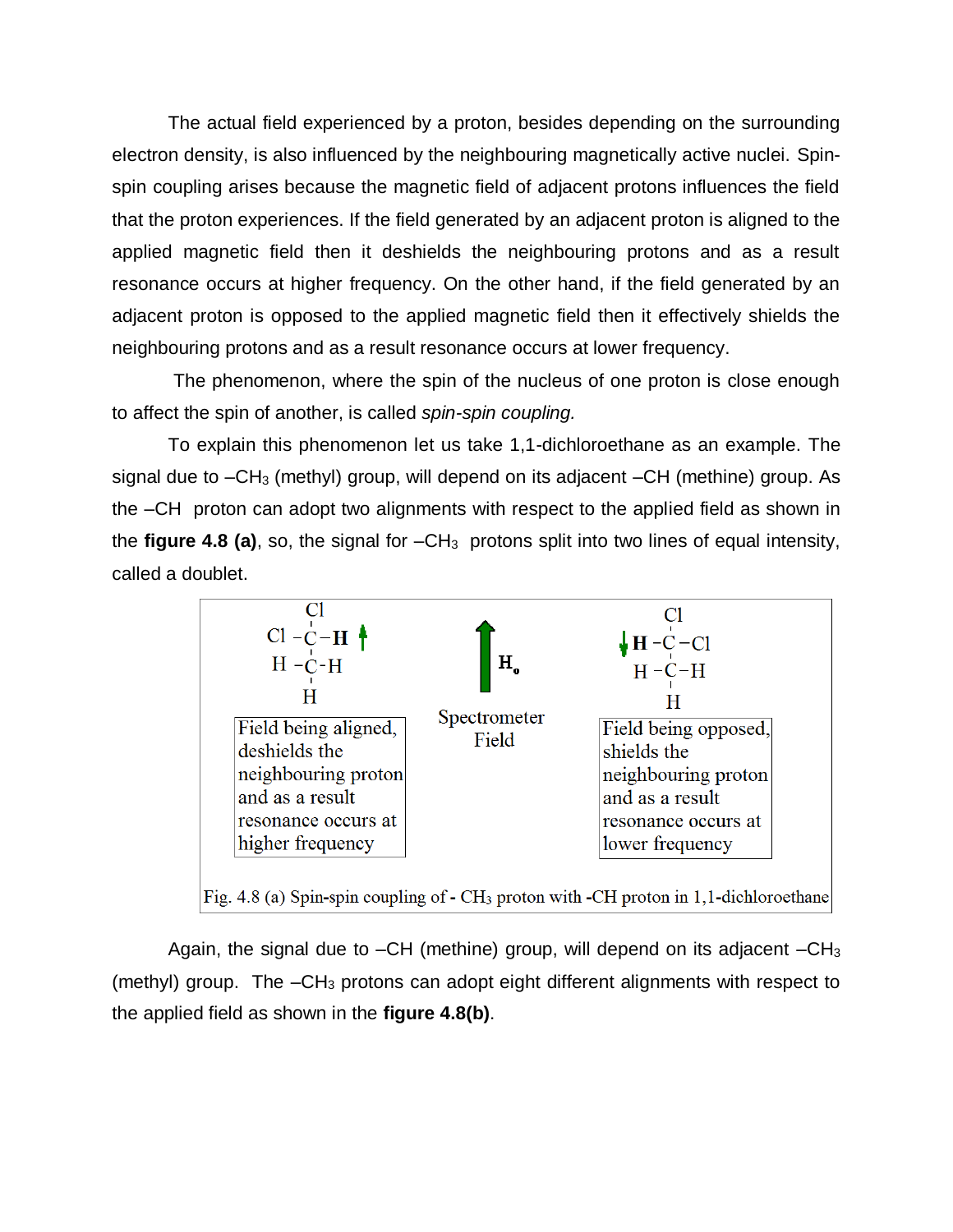

Out of 8 combinations, 6 combinations give two equivalent set of combinations i.e. out of 8 combinations 4 magnetically different sets can be obtained and as a result the signal for –CH proton, splits into four lines with intensity 1:3:3:1, called a quartet.

To know about the spin-spin coupling of the protons, we should remember the following simple rules -

- $\triangleright$  Equivalent protons are in the same environment, so, their signals overlap and hence cannot couple. Only non equivalent protons can split signals.
- $\triangleright$  Protons that are separated by more than three single bonds usually do not couple as they are not close enough to each other to be influenced by the magnetic fields of each other. However, π bonds do not count toward this, so, in such cases coupling may occur but the coupling constants may be too small to distinguish.

**Problem 4.11**: How many proton NMR signals will be shown by 2-chloropropane? Discuss the effect of spin-spin coupling on the signals. [**GU 2016**]

### **High Resolution NMR Spectra of Ethanol**

In ethanol, there are three different sets of protons  $H_a$ ,  $H_b$  and  $H_c$ . The peak due to O-H proton i.e  $H_a$  will appear as single peak and it is attached to a highly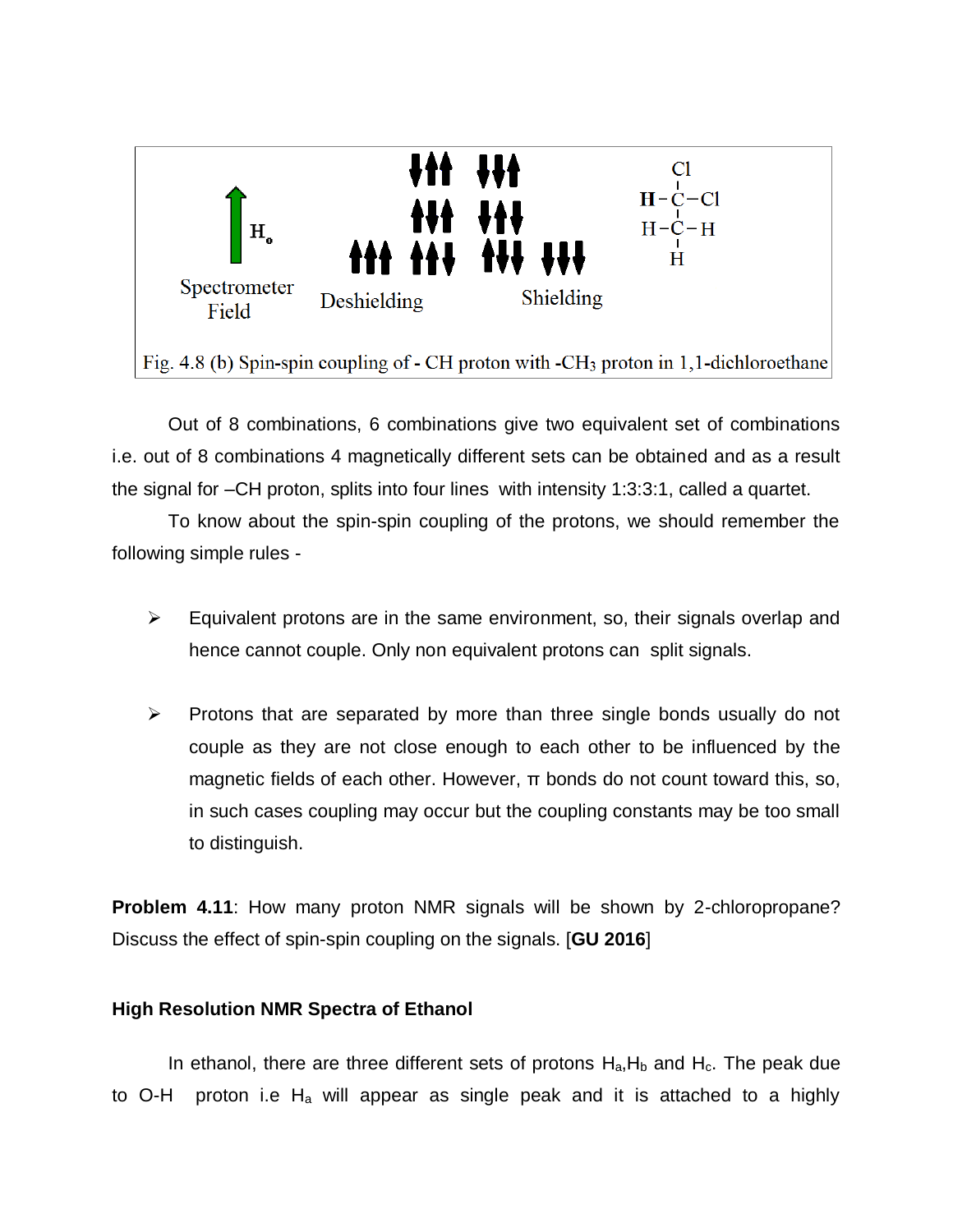electronegative atom O, so being deshielded, it appears downfield i.e at higher δ value. The peak due to  $-CH_2$  protons couple with its nearby protons  $\sim$  CH<sub>3</sub> and appears as a quartet  $(n+1)$  rule). The peak due to  $-CH_3$  protons couple with its nearby protons -  $CH_2$  and appears as a triplet (n+1 rule).



The NMR spectrum of ethanol is shown in **figure 4.9**.



Fig.4.9 High resolution <sup>1</sup>H-NMR spectrum of ethanol

### **High Resolution NMR Spectra of Ethyl Benzoate**

In ethyl benzoate, there are five different sets of protons  $H_a, H_b, H_c, H_d$  and  $H_e$ . The peak due to  $-CH_2$  protons (H<sub>b</sub>) couple with its nearby protons - CH<sub>3</sub> (H<sub>a</sub>) and appears as a quartet (n+1 rule). This peak being attached to a highly electronegative O atom appears downfield (deshielded proton). The peak due to  $-CH_3$  protons (H<sub>a</sub>) couple with its nearby protons -  $CH_2(H_b)$  and appears as a triplet (n+1 rule). This peak being shielded appears upfield.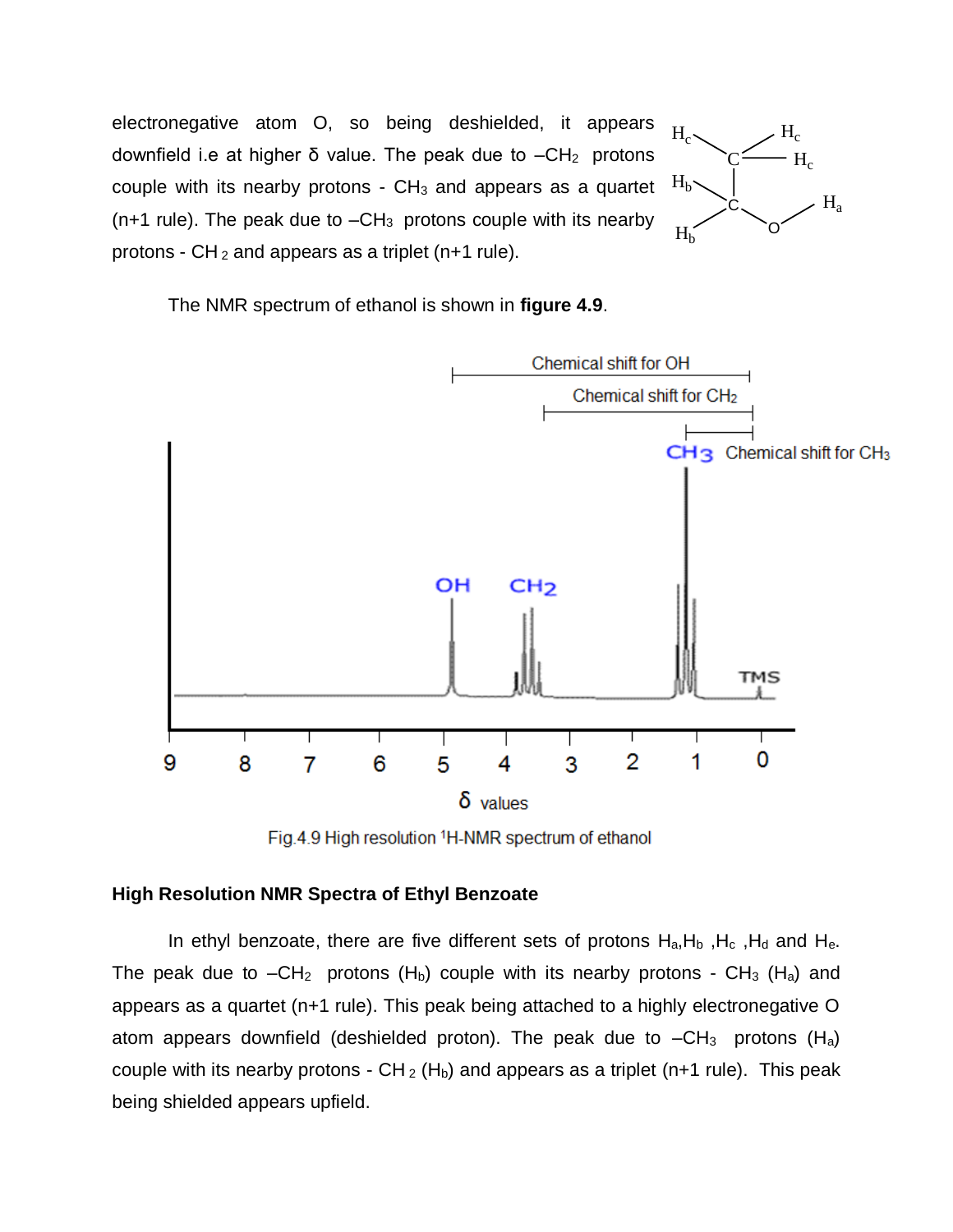The aromatic π electrons are delocalized cylindrically over the aromatic ring. The aromatic protons experience a magnetic field greater in magnitude than the applied field. Such protons are deshielded and hence appears downfield. As there are three types of protons, so, it gives three signals. The NMR spectrum of ethyl benzoate is shown in **figure 4.10**.





Fig. 4.10 High resolution <sup>1</sup>H- NMR spectrum of ethylbenzoate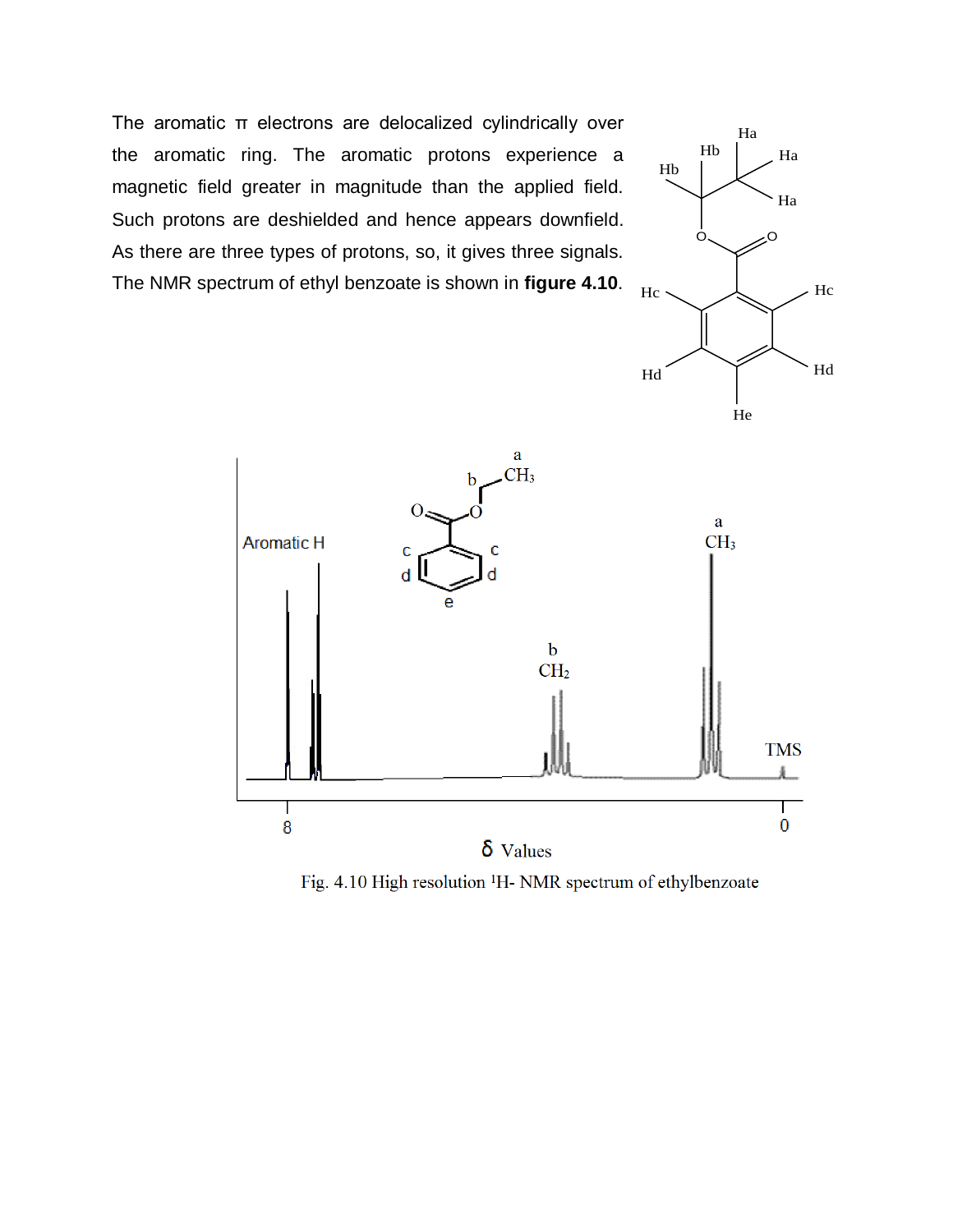### **High Resolution NMR Spectra of 2-Iodopropane**

In 2-Iodopropane, there are two types of protons- a and b. Proton a has 6 neighbors while proton b has only 1 neighbor. So, signal for b will be a doublet while signal for a will be a septet. The NMR spectrum of 2-iodopropane is shown in **figure 4.11**.



 $\delta$  values

Fig. 4.11 High resolution 1H-NMR spectrum of 2-iodopropane

**Problem 4.12:** Predict how the high resolution 1H-NMR spectrum of each of the following compounds will appear 2-iodopropane and ethanol. [**GU 2015**]

**Problem 4.13:** Draw the proton NMR spectra of CH<sub>3</sub>CH<sub>2</sub>Br and CH<sub>3</sub>CHBrCH<sub>3</sub>. Indicate the approximate chemical shift, fine structure due to spin-spin coupling and the relative intensities of the lines. [**GU 2014**]

### **Solution**

In ethylbromide there are two types of protons  $-CH_3$  (indicated as a) and  $-CH_2$ (indicated as b). As the  $-$  CH<sub>2</sub> protons are attached to an electronegative atom (Br), so, these protons are deshielded and appear downfield. On the other hand  $-CH_3$  protons appear upfield being shielded. Due to spin-spin coupling of  $-CH_3$  protons with  $-CH_2$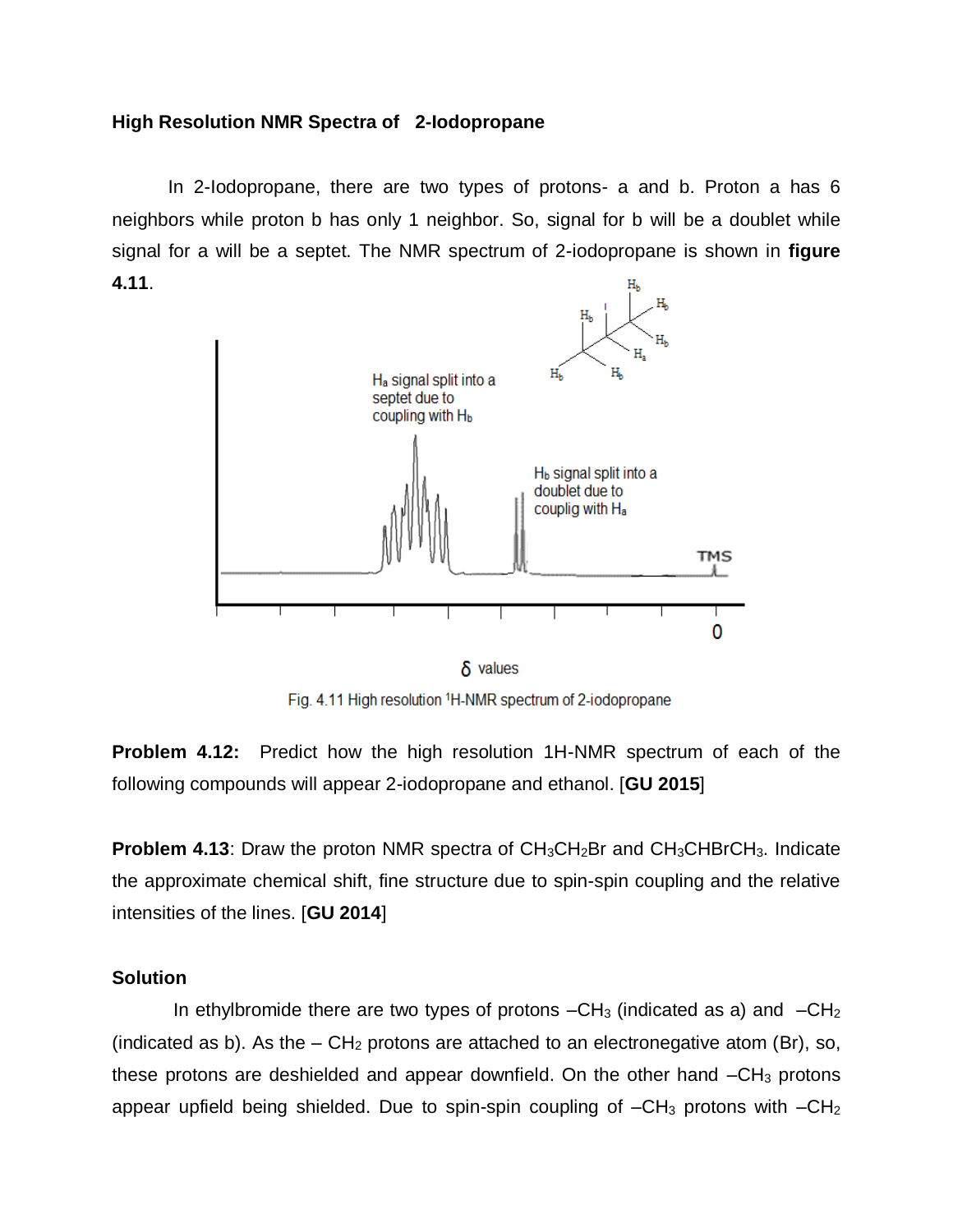protons, the line due  $-CH_3$  protons split into a triplet (n+1 rule) with the relative intensity of the lines 1:2:1. On the other hand due to spin-spin coupling of  $-CH<sub>2</sub>$  protons with  $CH<sub>3</sub>$  protons, the line due  $-CH<sub>2</sub>$  protons split into a quartet with the relative intensity of the lines 1:3:3:1. The NMR spectrum of ethylbromide is shown in **figure 4.12**. The chemical shift of the protons are shown in the figure.



Fig. 4.12 NMR spectrum of ethylbromide

In 2-bromopropane, there are two types of protons  $-CH_3$  (indicated as b) and  $-$ CH (indicated as a). As the  $-$  CH proton is attached to an electronegative atom (Br), so, this proton is deshielded and appear downfield. On the other hand  $-CH<sub>3</sub>$  protons appear upfield. Due to spin-spin coupling of  $-CH_3$  protons with  $-CH$  proton, the line due  $-CH_3$ protons split into a doublet with the relative intensity of the lines 1:1. On the other hand due to spin-spin coupling of  $-CH$  protons with two group of  $-CH_3$  protons, the line due –CH proton split into a septet with the relative intensity of the lines 1:6:15:20:15:6:1. The NMR spectrum of 2-bromopropane is shown in **figure 4.13**. The chemical shift of the protons are shown in the figure.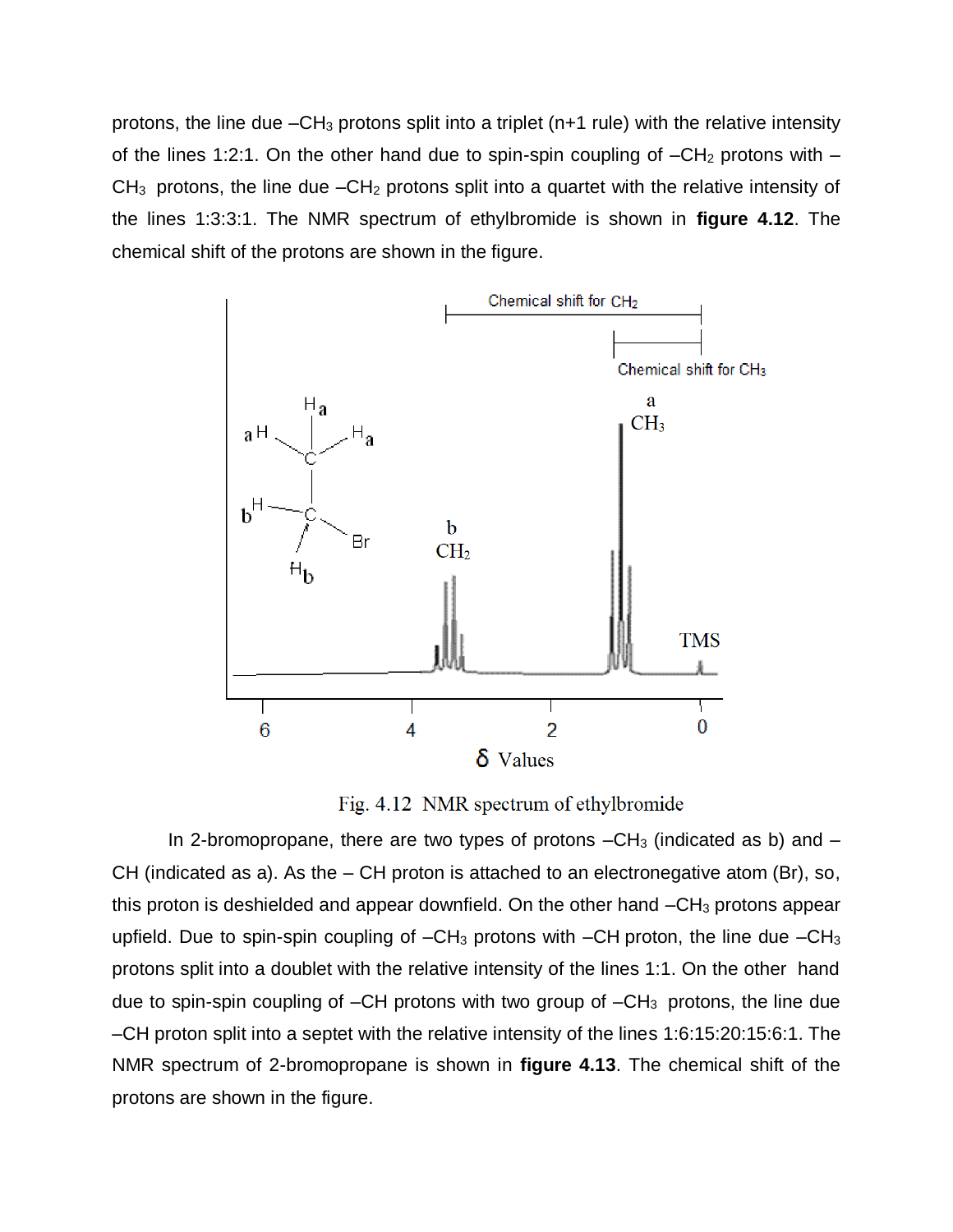

Fig. 4.13 High resolution <sup>1</sup>H NMR spectrum of 2-bromopropane